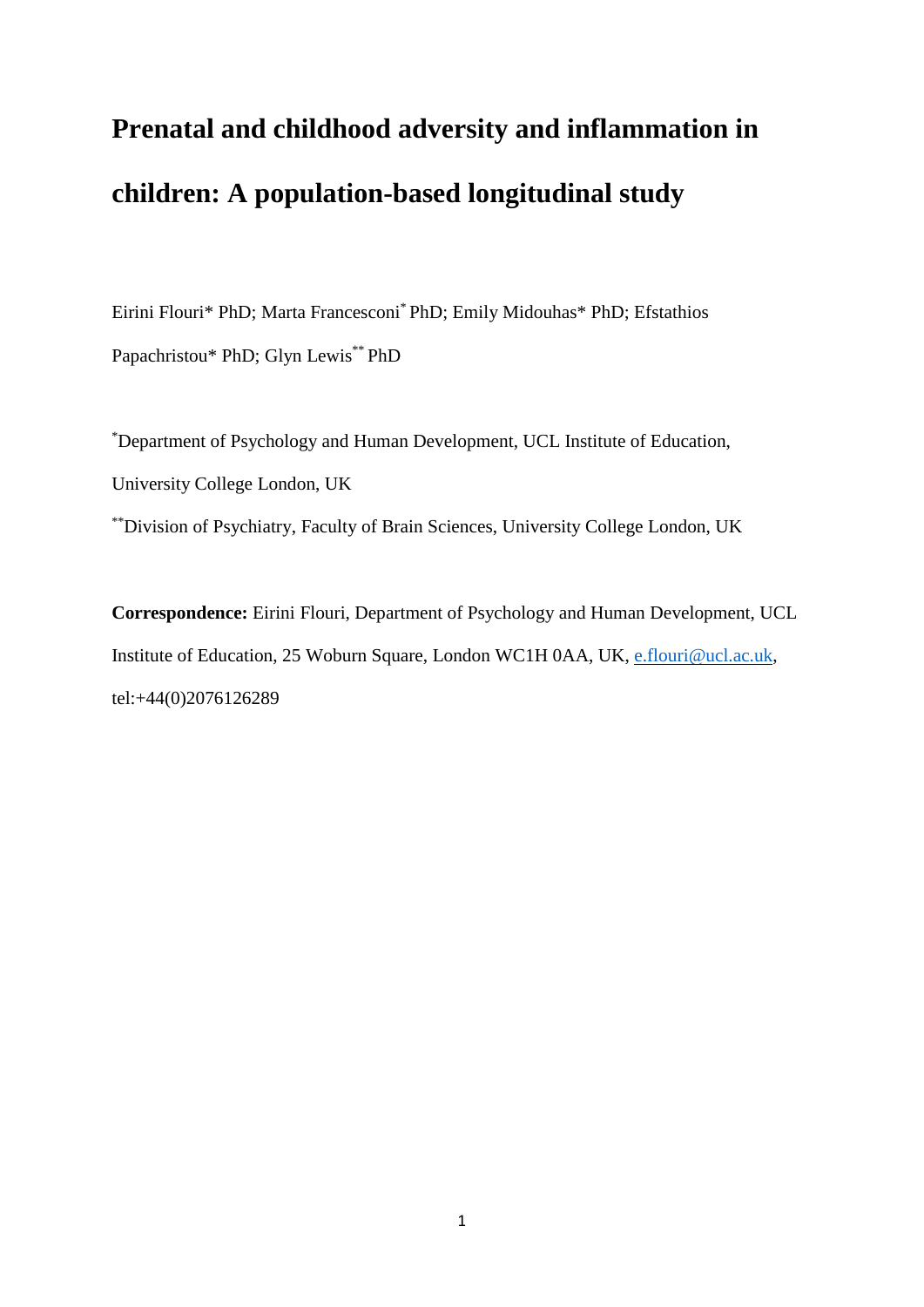# **Prenatal and childhood adversity and inflammation in children: A population-based longitudinal study**

# **Abstract**

**Background:** Stressful life events experienced during childhood and early prenatal development have been associated with inflammation during childhood. However, no study has considered these two exposures jointly, or has investigated the effect of their interaction. **Methods:** In the Avon Longitudinal Study of Parents and Children, a general-population birth cohort, we explored if inflammatory markers [serum C-reactive protein (CRP) and interleukin 6 (IL-6)] at age 9 years were related to early prenatal events (at 18 weeks pregnancy), childhood events (measured on seven occasions at ages 0-9 years) and their interaction (n=3,915). Latent growth curve modelling estimated trajectories of childhood events, and linear regression explored associations of prenatal and childhood events with inflammatory markers. Models controlled for ethnicity, socioeconomic status and body mass index, were stratified by gender and considered both unweighted and weighted (by impact) event exposures. **Results:** Even after adjustment for confounders and prenatal events, both the intercept and the slope of number of childhood events were associated with IL-6, but only in females. The significant effect of the slope held for both weighted (by impact) and unweighted event specifications. Prenatal events were not associated with either inflammatory marker when childhood events were controlled. There was no evidence for synergistic effects of prenatal and childhood events. **Conclusion:** Independently of prenatal adverse life events, the number and increase in number of adverse life events experienced in childhood were associated positively with plasma levels of inflammatory markers, such as IL-6, in girls. This gender specificity warrants further research.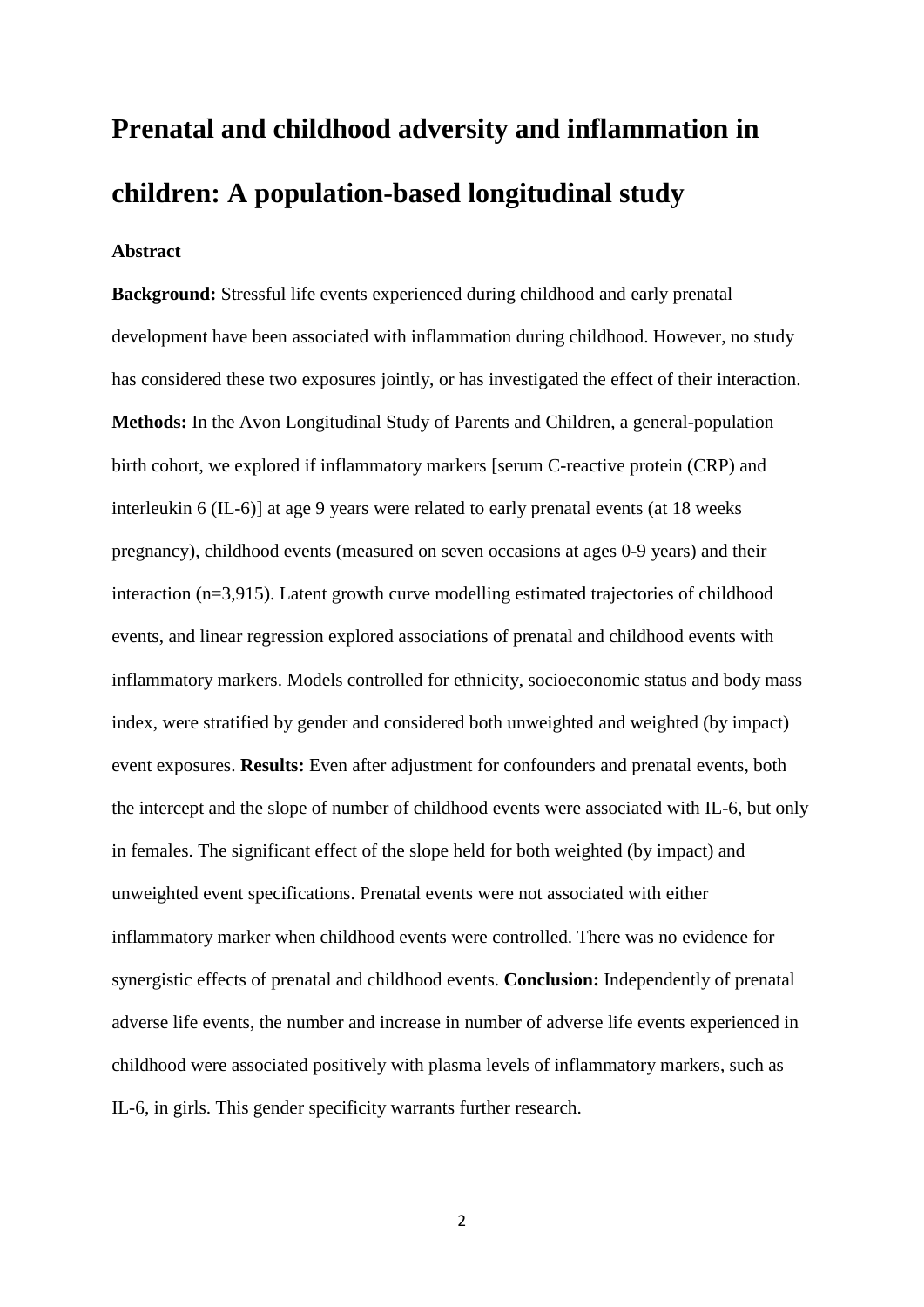## **Introduction**

It is increasingly recognised that psychosocial stressors, such as adverse or stressful life events, can activate inflammatory responses both peripherally and in the brain (Danese *et al.*  2011). As a result of the increasing interest in epigenetics, for example, we know that as early as at the prenatal period adverse life events can establish pro-inflammatory tendencies in the foetus and persistently influence physiology after birth (Slopen *et al.* 2015). Stressors experienced after birth but still early in life can also result in similar 'programming' (Bale *et al.* 2010). In recent years, there has been much research into the role of early exposures to stressful life events in inflammatory responses in both adults (Slopen *et al.* 2015) and children (Hostinar *et al.* 2018, Slopen *et al.* 2012, Slopen *et al.* 2013). Intriguingly a recent meta-analysis underscored the importance of taking development into account when examining links between early exposure to stressors or adversity and circulating markers of inflammation (Kuhlman *et al.* 2019), such as C-reactive protein (CRP) and interleukin 6 (IL-6). Kuhlman et al. (2019) showed that the association between early life adversity and both CRP and IL-6 appears to be negligible across youth samples (Fisher's  $z = 0.06$  for both; 95% confidence intervals, respectively, were [−0.01, 0.14] and [−0.17, 0.30]). By contrast, a metaanalysis investigating the association between childhood trauma exposure and circulating inflammatory markers in adulthood, published only 3 years earlier (Baumeister *et al.* 2016), showed small, yet significant, effect sizes overall; Fisher's  $z = 0.10$  for CRP,  $z = 0.08$  for IL-6, and  $z = 0.23$  for tumor necrosis factor alpha (TNF- $\alpha$ ), measured in too few studies with paediatric populations to make definitive conclusions. As Kuhlman et al. (2019) note, it is possible that in children upregulations in the HPA-axis may be masking the pro-inflammatory phenotype.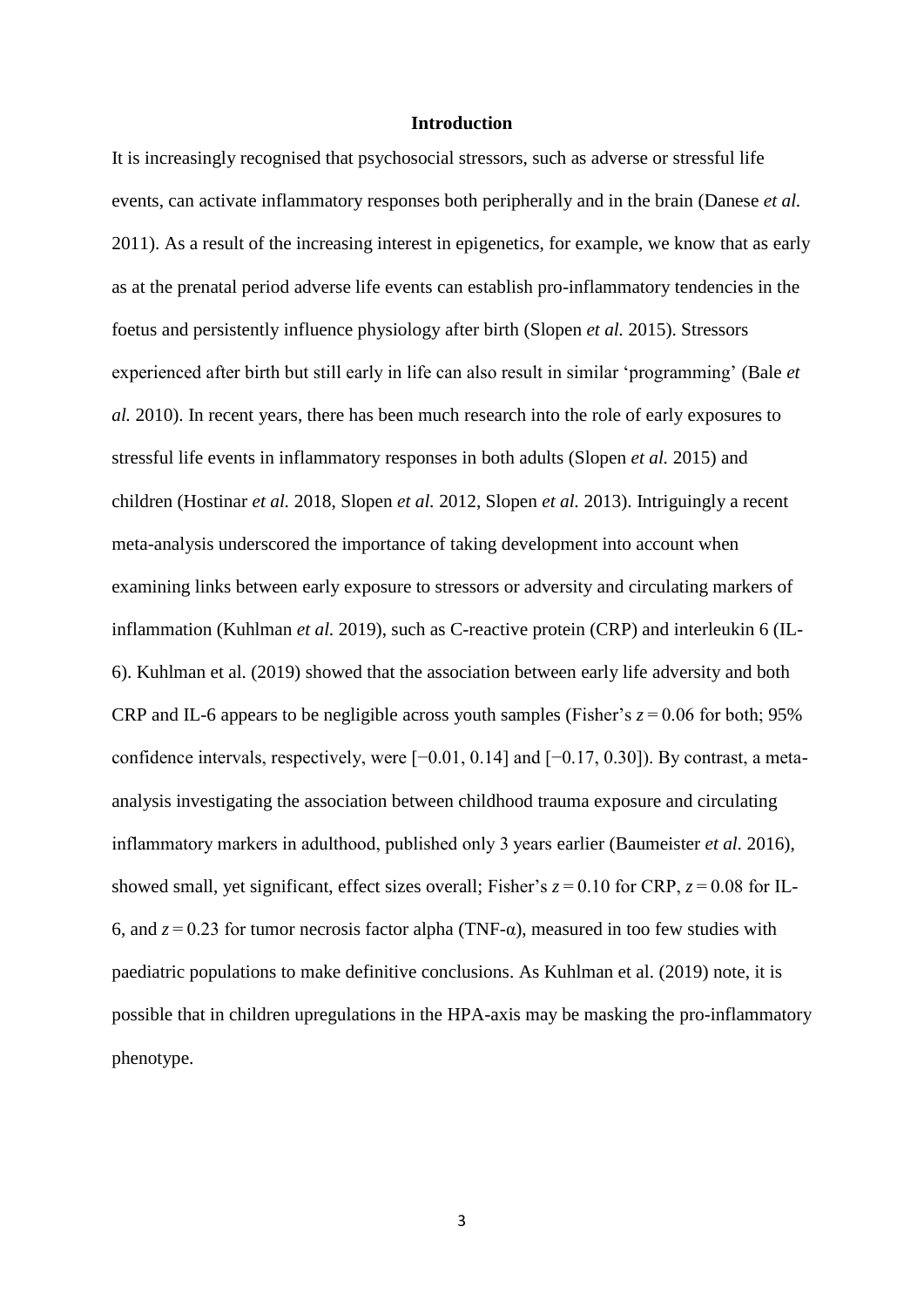Some of the research into the role of early stressors in inflammation in adults has also shown evidence for the role of such early exposures in altering the stress response, for example by sensitizing neural responsiveness to stressful situations experienced in adult life (Levine *et al.*  2015, Nusslock and Miller 2016). To our knowledge, however, there is no research into such interactions for inflammation in childhood, a sensitive developmental window, and a period of great importance for adult health. For example, high inflammation in childhood has been linked to the presence of key preclinical indicators of adult disease risk, such as advanced atherosclerosis progression (Järvisalo *et al.* 2002).

Using longitudinal data from a large UK birth cohort study, the Avon Longitudinal Study of Parents and Children (ALSPAC), we carried out this study to explore, for the first time, both the independent and the synergistic effects of prenatal and childhood stressors on inflammatory marker levels in children. In attempting to address our specific research question, we took into account recent developments in the conceptualisation and measurement of stressors (Dohrenwend 2006, Park 2010) and investigated the role of stressful life events separately by number and perceived severity. We also explored if we could stratify our analyses by gender, in view of the evidence for sex differences in the effects of stressors on inflammation (Bourke *et al.* 2012, Derry *et al.* 2015, Baldwin *et al.*  2018), Substantively, we built on and extended previous findings about the role of stressful events in childhood inflammation, most notably by Slopen et al. (2013) who also used ALSPAC. However that study did not consider prenatal stressors at all and adopted a narrow view of childhood adversity (it considered five events out of the 14 available in ALSPAC). By contrast, our study modelled explicitly the effect of adversity prenatally as well as the effect of the interaction between prenatal and postnatal stressful life events.

# **Method**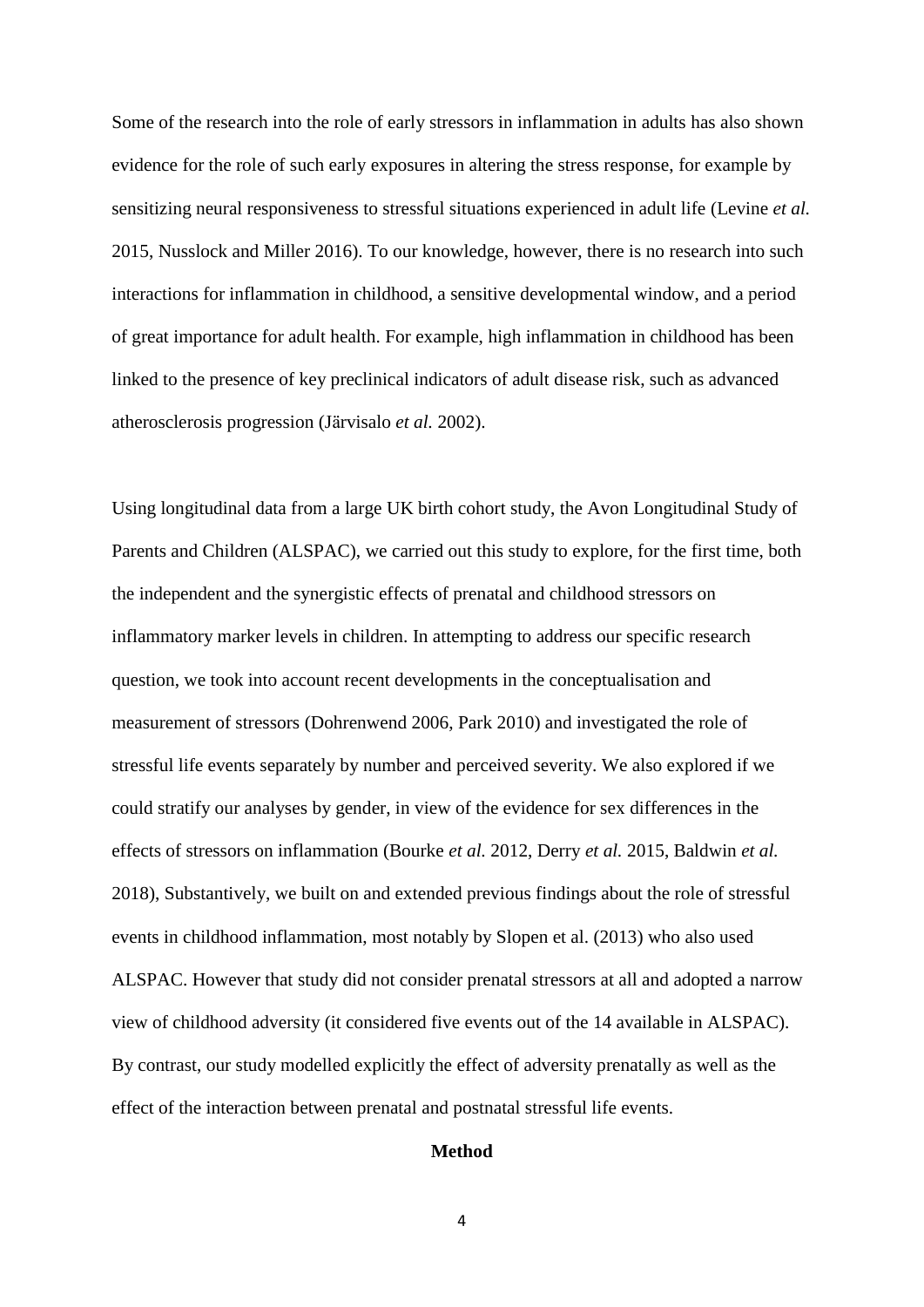## **Study design and participants**

The Avon Longitudinal Study of Parents and Children (ALSPAC) is an ongoing transgenerational longitudinal cohort study that enrolled 14,541 pregnant women in the Bristol area of the UK between April 1991 and December 1992 (http://www.bris.ac.uk/alspac/researchers/data-access/data-dictionary/). Its goal was to investigate social, biological, and environmental impacts on pregnancy outcomes and child mental and physical health (Boyd *et al.* 2013). Additional children were recruited using the original enrolment definition from the participating children's age 7 years onwards, increasing the number to 15,445 foetuses (Fraser *et al.* 2013). Parents completed questionnaires regularly during the pregnancy period and beyond. Starting at children's age 7 years, the sample was invited for biannual clinic visits which included face-to-face interviews and physical tests. Ethics approval was received from the ALSPAC Ethics and Law Committee and local research ethics committees. All participants provided written informed consent and there was no financial compensation (more details at [www.alspac.bris.ac.uk\)](http://www.alspac.bris.ac.uk/). Our analytic sample included 3,915 children (singletons and first-born multiples) who met the following inclusion criteria: had data on (mother-reported) adverse life events at 18 weeks pregnancy; had data on inflammatory markers at age 9 years (measured in ALSPAC with CRP and IL-6); and did not report an infection at the time of blood collection or during the preceding week.

## **Measures**

#### *Inflammation*

In ALSPAC, inflammation in childhood was measured with CRP and IL-6 at age 9 years, during a clinic visit. Blood samples were collected from nonfasting participants and were immediately spun and frozen at −80°C. Inflammatory markers were assayed in 2008 after a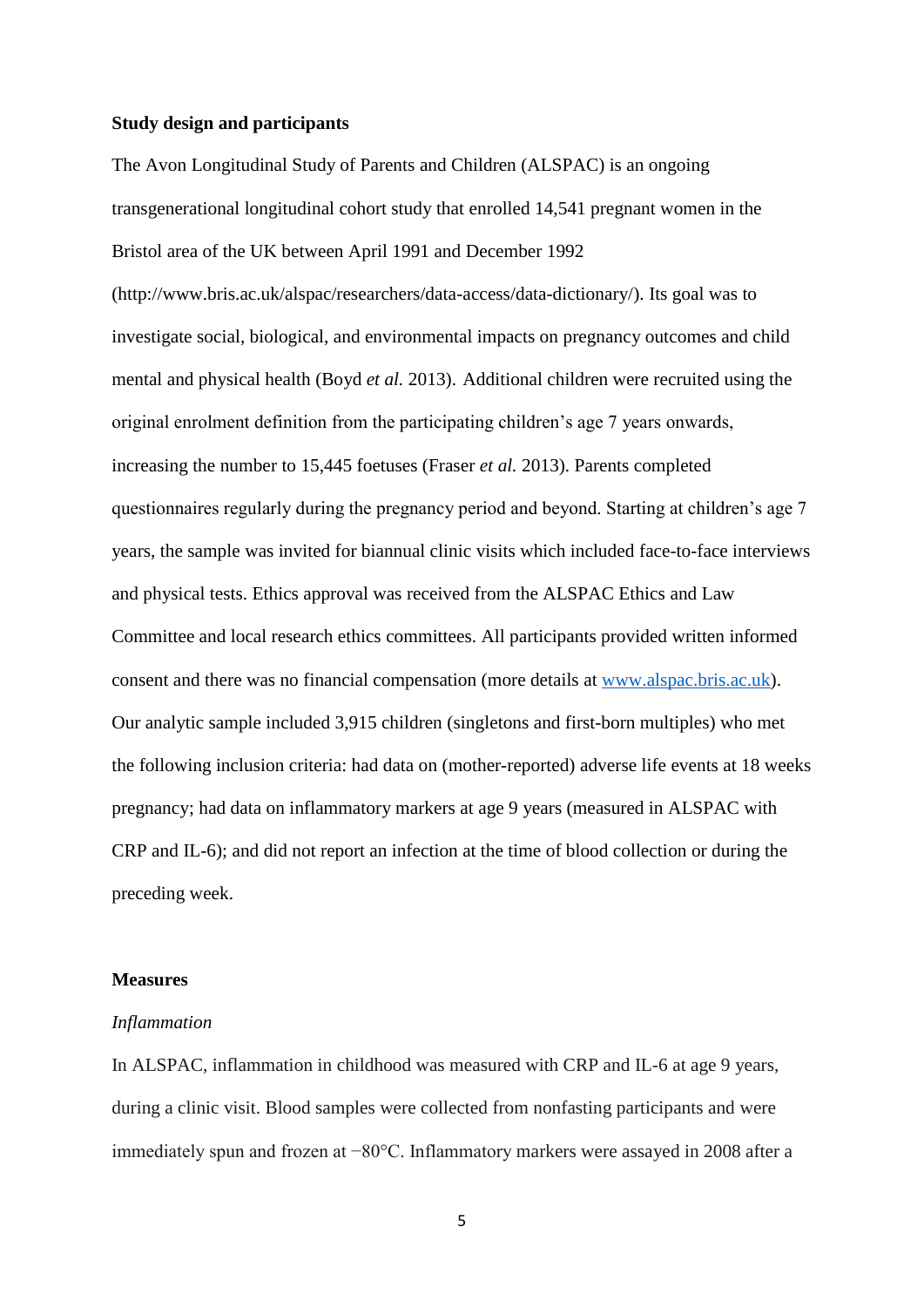median of 7.5 years in storage with no previous freeze-thaw cycles during this period. IL-6 (pg/mL) was measured by enzyme-linked immunosorbent assay (R&D Systems) and highsensitivity CRP (mg/L) was measured by automated particle-enhanced immunoturbidimetric assay (Roche). All inter-assay coefficients of variation were less than 5%. In the total ALSPAC sample, IL-6 (n=5,072) values ranged from 0.007 to 20.051 pg/mL, while CRP (n=5,082) values ranged from 0.01 to 67.44 mg/L (60 children had CRP values over 10 mg/L).

## *Life events*

In ALSPAC, stressful life events until the time of measurement of inflammation in childhood were measured with two different life events inventories (Supplementary Table S1, available online), both completed by the mother: a 41-item one in pregnancy, covering mother-reported events since the beginning of the pregnancy (Dorrington *et al.* 2014), and a 14-item one, covering upsetting events for the children since their first year of life. Both inventories were derived from other life events checklists (Barnett *et al.* 1983, Brown *et al.* 1973, Brown *et al.*  2009, Honnor *et al.* 1994). In our study, mothers' events were measured at 18 weeks pregnancy (covering events since the beginning of pregnancy) and children's upsetting events were measured at the following time-points: 18 months (covering events since the child was 6 months), 30 months (for events since 18 months), 42 months (for events since 30 months), 57 months (for events since 42 months), 69 months (for events since 57 months), 81 months (for events since 69 months), and 103 months (for events since 81 months). At each time-point and for each of these events there was information about whether the event occurred or not and how severe the impact was  $(0=No, did not happen, 1=Yes, but was not upset to 4=Yes,$ and very upset). In our analyses, we considered both the unweighted and the weighted by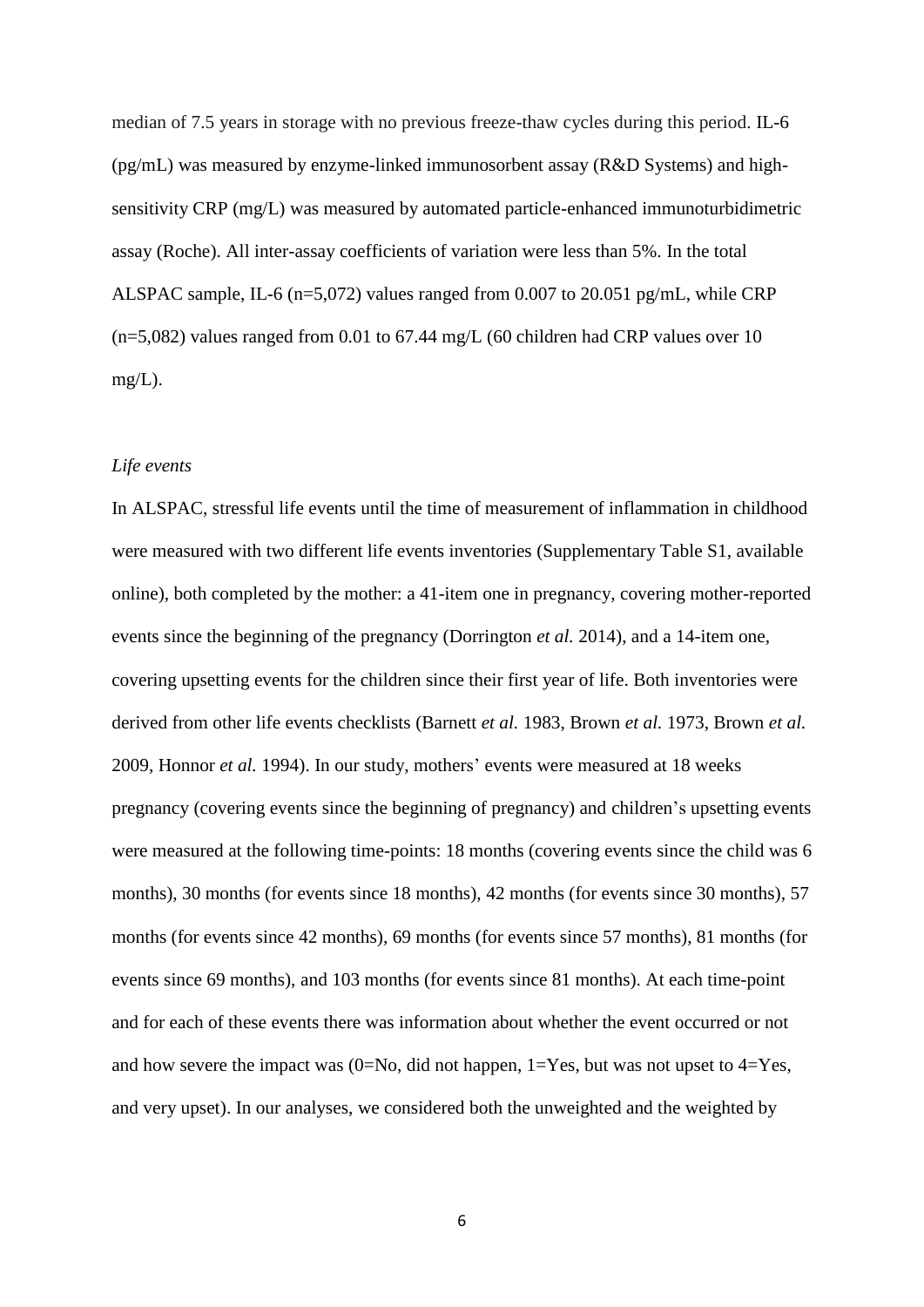mother-rated impact number of the events. Unfortunately, test-retest reliability of the children's events inventory was not tested at the time.

## *Covariates*

We adjusted for a number of covariates known to be associated with both inflammation and exposure to life events among children. These included ethnicity (white, non-white), parental socioeconomic status, which we approximated by maternal education (below O-level, O-level only, A-level only, university degree), and body mass index (BMI). BMI (weight (kg)/height  $(m)^2$ ) was measured during the clinic visit at age 9 years (Lobstein *et al.* 2004).

# **Statistical analysis**

All analyses were performed in STATA 15.0 (StataCorp 2017). Using the SEM command we fitted latent growth curve models to estimate longitudinal trajectories of childhood events, measured with the 14-item upsetting events checklist from ages 18 to 103 months (collected at one-year intervals from 18 to 81 months and almost a two-year interval from 81 to 103 months, as shown above). This command models the intercept and slope of trajectories as latent variables. The individual predicted values of the intercept (set at baseline, 18 months) and the slope (rate of annual change) were then used as predictors of level of inflammation (log-transformed CRP and IL-6 at age 9 years) in a linear regression model. Using the predict command in STATA we generated predictions for the out-of-sample cases, i.e., the cases that were not used in the original estimation. (This command creates predicted values, both insample and out-of-sample. Thus, even if a child out of the 3,915 children in our sample had a missing events score on any of the 7 occasions then by this method they would still receive an intercept value and a slope value.) In this way we were able to estimate the intercept and the slope for childhood events in our whole analytic sample (n=3,915). In our linear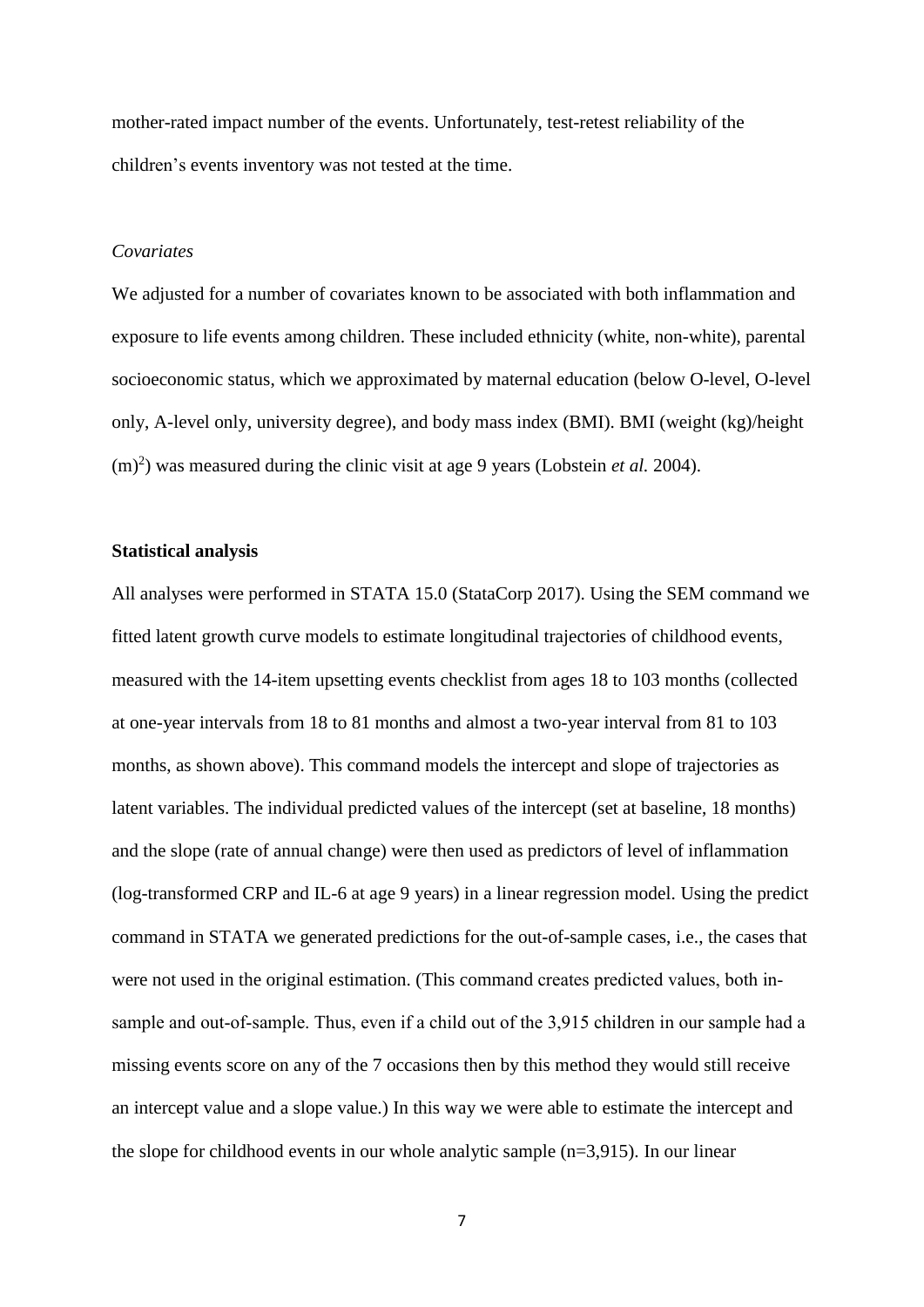regression models therefore, both outcomes (CRP and IL-6) and exposures (prenatal and childhood events) had complete data. In line with our study aims, we examined the effect of the interaction between prenatal events and the intercept and slope of childhood events (and, in all cases, we considered the number and the impact of events in separate models). Events variables were centred before their interaction terms were calculated. Missingness among the confounders ranged from 1.1% (BMI) to 5.3% (maternal education). Confounders were then imputed (20 imputed datasets) using multiple imputation by chained equations. We assumed that missingness was dependent on observed data (missing at random). To predict missing data, we used all variables selected for the analysis models. We imputed up to the analytic sample. With respect to gender differences, there were significant sex by events interactions on inflammation as expected. The significant interactions were sex\*adverse life events (ALE) slope on IL-6 and CRP ( $b=2.72$ ,  $p<.05$ ,  $b=2.89$ ,  $p<.05$ , respectively); sex\*ALE intercept on IL-6 and CRP ( $b=21$ ,  $p<01$ ,  $b=.31$ ,  $p<01$ , respectively), and sex\*ALE (weighted by impact) intercept on IL-6 and CRP ( $b=.08$ ,  $p<.05$ ,  $b=.12$ ,  $p<.01$ , respectively). (There were no significant sex\*prenatal adversity interactions on either inflammatory marker.) Thus, we stratified by gender throughout (although, for completeness, we also reported the full sample results in all regression analyses).

## **Results**

#### **Descriptive analyses**

A total of 7,722 children attended the clinic visit at age 9. Of these, 5,072 had available information on CRP and IL-6. Of these, 489 reported an infection at the time of the blood collection or during the preceding week and for 668 there was no information about life events at 18 weeks pregnancy. Our final sample was therefore 3,915 children. Table 1 shows descriptive statistics and gender differences in the study variables. As shown, males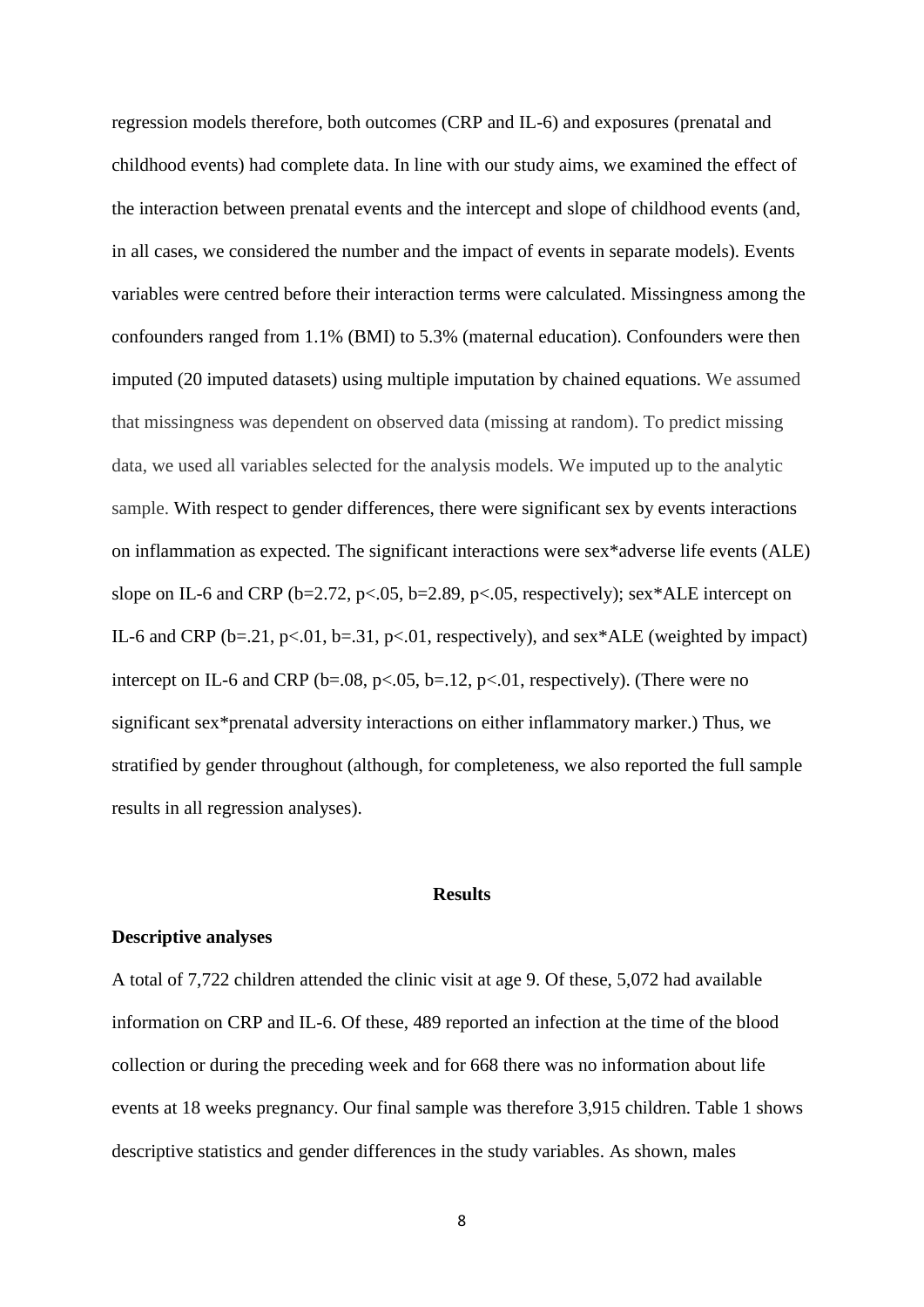experienced a higher number of life events at 18 and 57 months but females were more affected by events at 81 and 103 months. Mothers of males experienced a lower number of events in early pregnancy. At age 9 years, females had higher BMI and higher levels of CRP and IL-6.

Correlations between the study variables are shown in Supplementary Table S2. As expected, weighted and unweighted event specifications were highly inter-related within time-point. IL-6 was positively related to mother's events at 18 weeks pregnancy, childhood events at 81 and 103 months and BMI, while it was negatively associated with maternal education. Even though IL-6 and CRP were correlated, CRP did not correlate with events at any time-point. As expected, and like IL-6, it was associated positively with BMI and negatively with maternal education. As also expected, our analytic sample had experienced less adversity overall (the differences and similarities between the analytic and the non-analytic samples in all study variables are shown in Supplementary Table S3).

# **Regression models**

Below we discuss the results from all four models fitted, and in Supplementary Table S5 we report the results on the sample excluding children with CRP values over 10 mg/L.

## **Model 1. Number of events in pregnancy and number of events during childhood**

In our first linear regression model, we tested, separately for males and females, whether the number of events experienced by the mother in early pregnancy and the number of events experienced by the child in childhood (and their interaction) were associated with IL-6 and CRP at 9 years. We found, in females but not males, that both the intercept and the slope of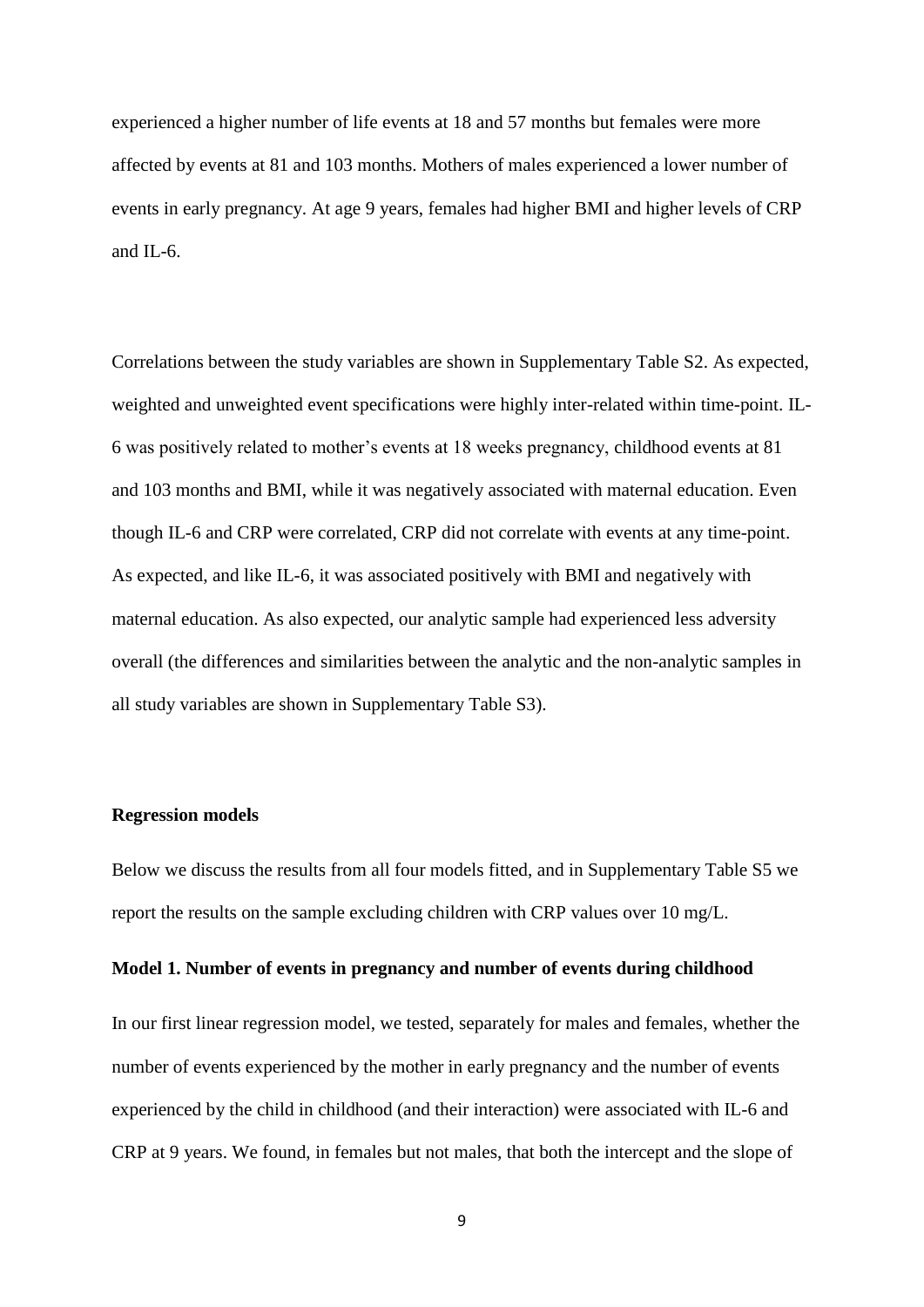childhood events were associated with IL-6, even after adjusting for confounding (Table 2; Supplementary Table S4 for complete cases). By contrast, there was no effect of childhood events on CRP in either males or females, and no association between prenatal events and either inflammatory marker in either gender (although the interaction between prenatal events and the intercept of childhood events was significant in females).

## **Model 2. Number of events in pregnancy and impact of events during childhood**

In this model, we investigated the roles of the number of events experienced during early pregnancy, the perceived impact of childhood events, and their interaction, in IL-6 and CRP levels. We did not find any associations with CRP in either males or females, and the only significant effect on IL-6 was that of the slope of the impact of childhood events in females (Table 2; Supplementary Table S4 for complete cases).

## **Model 3. Impact of events in early pregnancy and impact of events during childhood**

In the third model, we explored the roles of the impact of maternal events in early pregnancy, the impact of childhood events, and their interaction. As in model 2, we did not find any associations with CRP in either males or females, and the only significant effect on IL-6 was that of the slope of the impact of childhood events in females (Table 2; Supplementary Table S4 for complete cases).

# **Model 4. Impact of events in early pregnancy and number of events during childhood**

In the final model, we tested whether the impact of maternal events in early pregnancy, the number of events during childhood and their interaction were associated with inflammatory marker levels at age 9 years. As in model 1, we found, in females but not males, that both the intercept and the slope of childhood events were associated with IL-6, even after adjusting for confounding (Table 2; Supplementary Table S4 for complete cases). By contrast, there was no effect of childhood events on CRP in either males or females, and no association between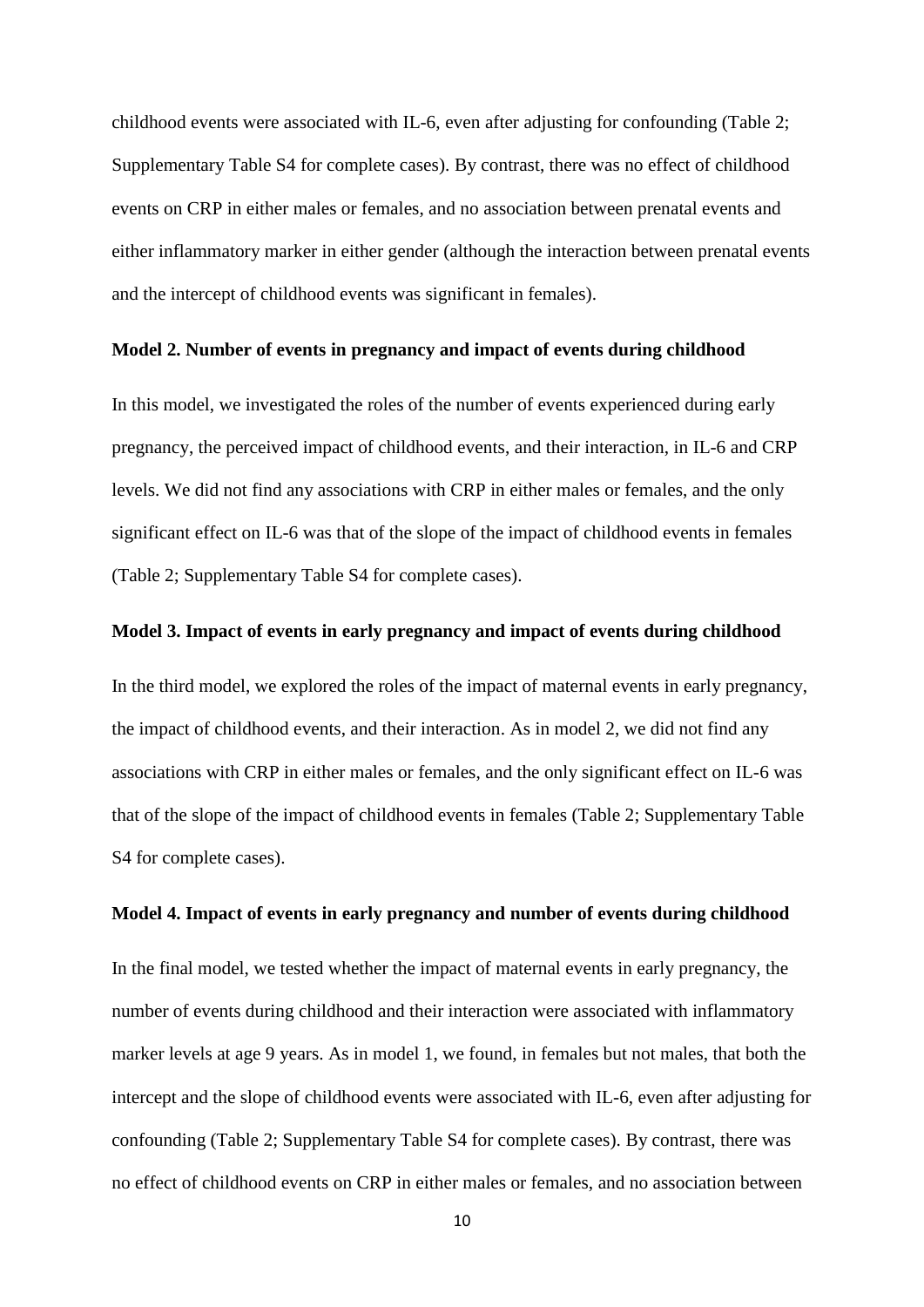the impact of prenatal events and either inflammatory marker in either gender (although the interaction between the impact of prenatal events and the intercept of childhood events was significant in females).

# **Supplementary analysis**

Although our approach to testing interactions follows logically from our approach to testing main effects, we repeated our analysis using the average number of childhood stressors instead of the intercept and slope of their average trajectory (Supplementary Table S6). The interaction between prenatal and childhood stressors was again nonsignificant. This analysis therefore complements our finding that in children prenatal stressors do not affect how the trajectory of stressful life events in childhood is associated with inflammation.

# **Discussion**

Despite much interest in the hypothesis that inflammation can result from maternal exposures to prenatal stressors that sensitize, due to the resulting placental inflammation, to the effect of stressors experienced later, no study has tested it in children. Our study, on a large generalpopulation longitudinal sample with data on plasma levels of inflammatory markers (IL-6 and CRP) at age 9 years, did not show support for this hypothesis. Mother's exposure to stressful life events in early pregnancy (18 weeks) was not associated with inflammatory marker levels when child's exposures to adverse events in childhood were taken into account, nor did it generally sensitize to the long-term effect of stressors experienced by the child after birth on inflammatory marker levels. Rather, child's own initial level of adversity and increase in level of adversity over time across the first decade of life were positively associated with level of IL-6, but only in females. The significant effect of the longitudinal change in adversity held for both weighted and unweighted event specifications. Thus, longitudinal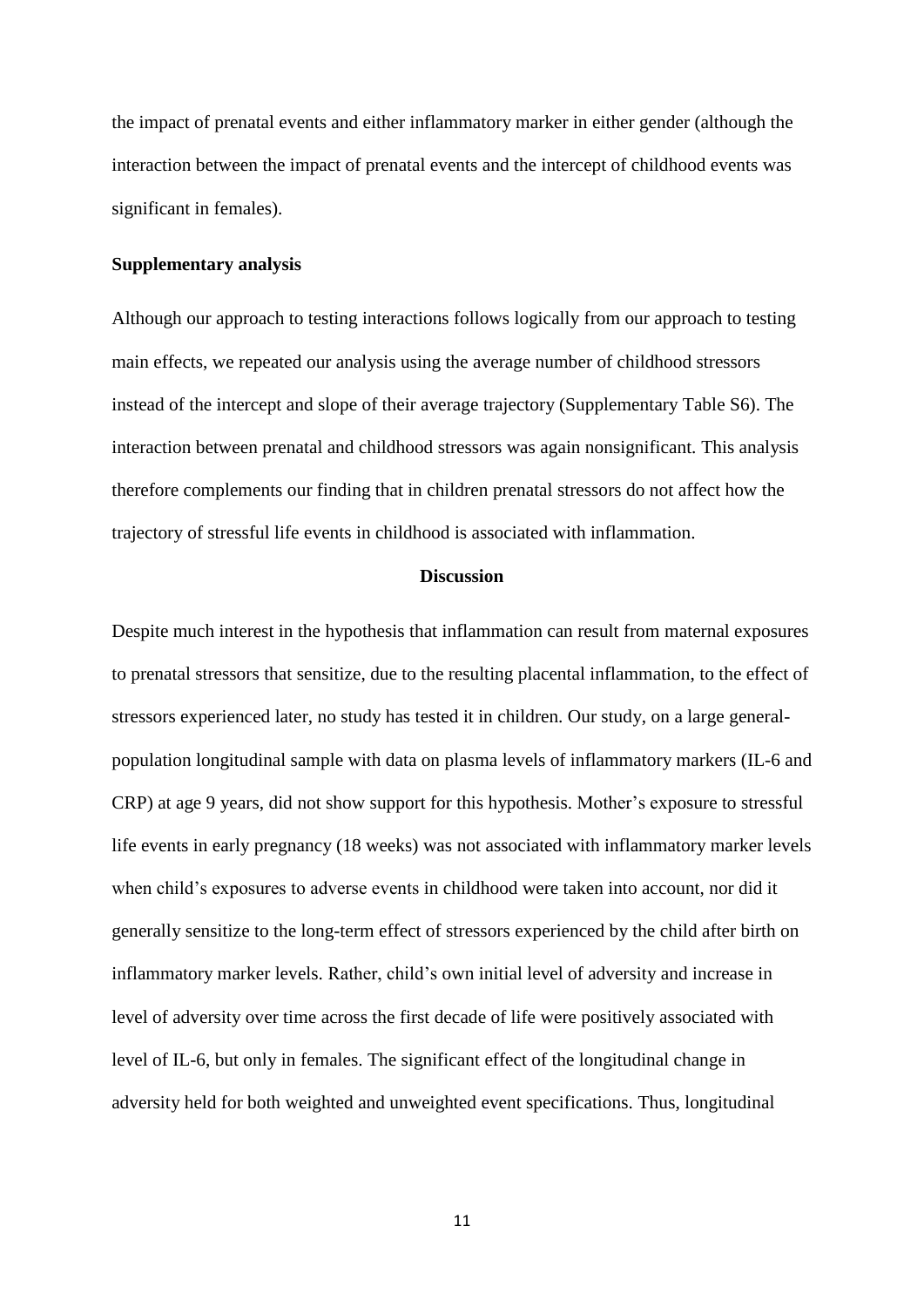increases in events, irrespective of their impact, experienced in childhood are associated with IL-6 level in girls.

Our null results about the long-term impact of prenatal adversity on inflammation in the offspring seem to be inconsistent with findings of studies demonstrating that exposures to adversity during gestation have lasting effects on the development of the immune system. For example, in a recent study with adults Slopen et al. 2015 found that when prenatal and childhood adversity were considered together, only prenatal adversity was significantly associated with CRP. It is important to note however that in that study prenatal adversity was a composite score of socioeconomic disadvantage (by using information about family structure, parental education, parental occupation, and family income) based on the expectant mothers' reports, and that not only socially-patterned exposures can have effects on immune function. In our study, we both included a large number of prenatal events, not only those risks that accompany socioeconomic disadvantage or result from it, and added separate controls for socioeconomic disadvantage (Jensen *et al.* 2017).

It is important, however, to note that our measurement of prenatal events did not include maternal depression or maternal history of maltreatment, which have been associated with both inflammation and psychopathology in the offspring. For example, Plant *et al. (*2017), also using ALSPAC, found that maternal history of childhood maltreatment was associated with higher levels of offspring internalising and externalising symptoms in adolescence. Earlier, they had found that maternal prenatal depression was associated with elevated CRP levels (Plant *et al.* 2016) and higher risk of depression (Plant *et al.* 2015) in the offspring at age 25 years.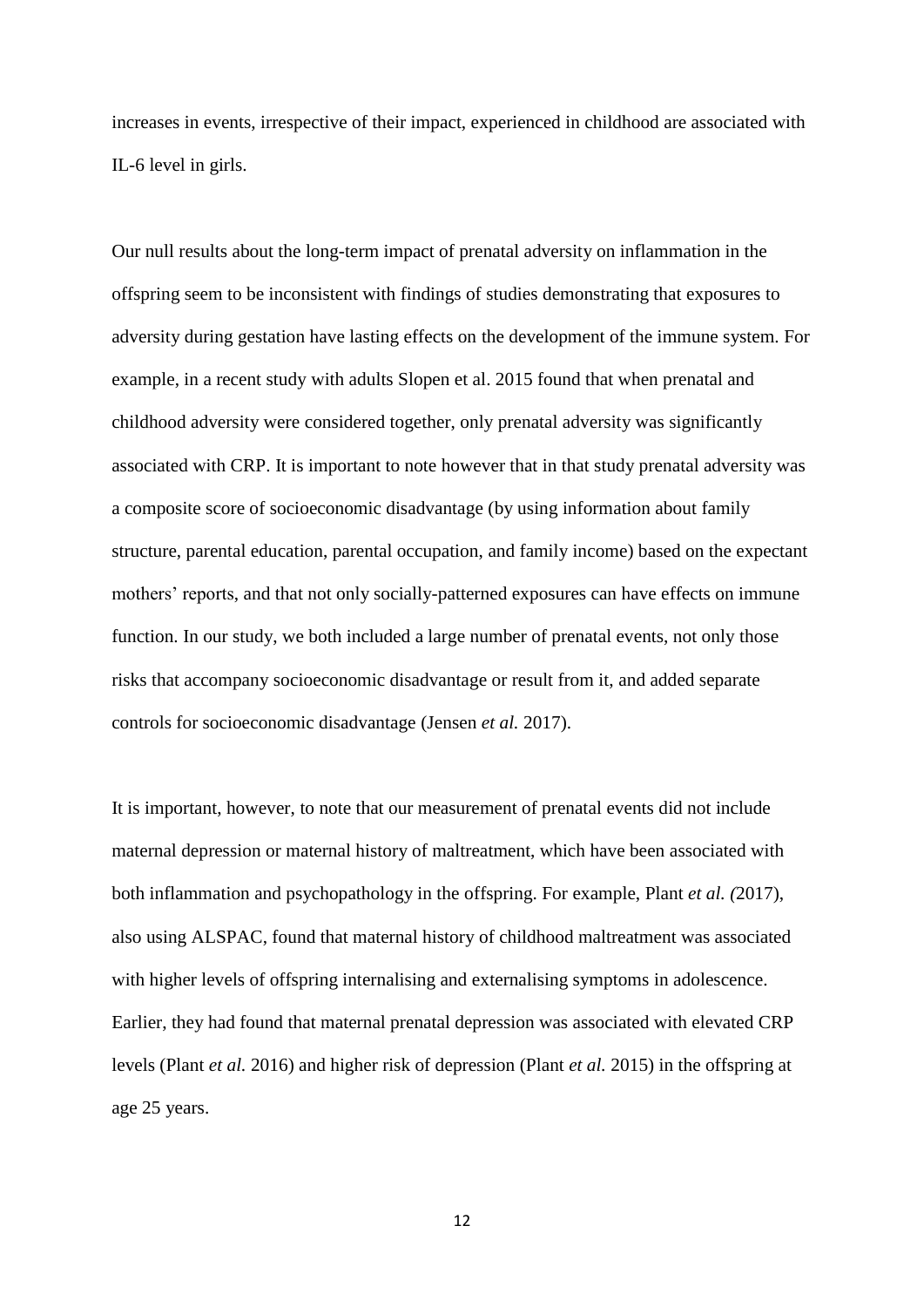It is also important to reflect on the inconsistent patterns of association found for our two inflammatory markers, IL-6 and CRP. In our study, no event specification had a significant main effect on CRP. This may reflect the different functions of these two markers, as well as their sources of production (Lockwood *et al.* 2016). As IL-6 is a precursor of CRP (Kerr *et al.*  2001), stressor-evoked IL-6 responses may cause subsequent increases in CRP. In vitro models show that IL-6 can stimulate phasic production of CRP from human hepatocytes within hours (Castell *et al.* 1990). It is not yet known how long it would take for increases in IL-6 to cause increases in systemic levels of CRP in humans in vivo. In our epidemiological sample, IL-6 and CRP were measured at the same time.

Our study has some more important weaknesses, however. First, inflammation was assessed only once. Second, given the observational design, we are not able to conclude definitively that the associations found are causal. Third, mothers reported both on events they themselves experienced and on those experienced by their child, which may introduce issues related to shared method variance and potential reporter bias. Fourth, as with all prospective cohort studies, in ALSPAC the number of participants declines over time, and this sample attrition is non-random (Fraser *et al.* 2013). In turn, selection bias can influence observed associations (Munafò *et al.* 2017). These limitations notwithstanding, our study makes a unique contribution by suggesting an aetiological pathway that may connect plasma levels of IL-6 in childhood with prenatal and childhood adversity, even among the general population. A significant strength of our study is that it was unique in taking a broad view of adversity; it considered both conditions or experiences marked by misfortune (either relative or absolute) (Slopen *et al.* 2013) and stressors that are arguably developmental or universal challenges most families or children encounter, while also allowing individual differences in how both types of stressors were perceived. Our findings clearly suggest that increases in the number of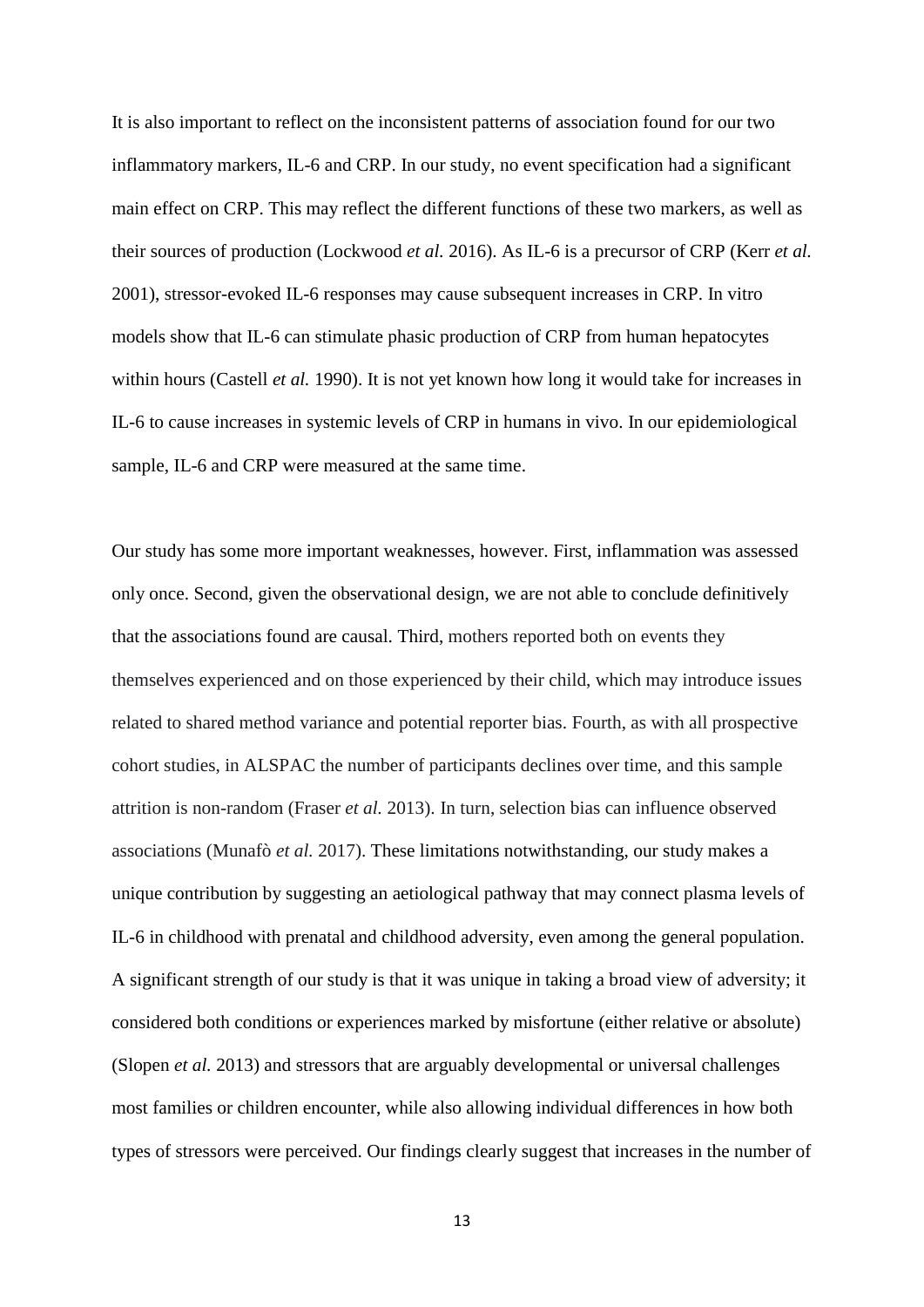stressors encountered in childhood, irrespective of their perceived severity, are associated with inflammation in girls. This gender specificity warrants further research.

## **Acknowledgments and Disclosures**

We are extremely grateful to all the families who took part in this study, the midwives for their help in recruiting them, and the whole ALSPAC team, including interviewers, computer and laboratory technicians, clerical workers, research scientists, statisticians, volunteers, managers, receptionists and nurses. The UK Medical Research Council and Wellcome (Grant ref: 102215/2/13/2) and the University of Bristol provide core support for ALSPAC. This publication is the work of the authors and the first two authors serve as guarantors for the contents of this paper. A comprehensive list of grants funding is available on the ALSPAC website (http://www.bristol.ac.uk/alspac/external/documents/grant-acknowledgements.pdf); this research was specifically funded by the UK Economic and Social Research Council (Grant ref: ES/P001742/1). The authors report no biomedical financial interests or potential conflicts of interest.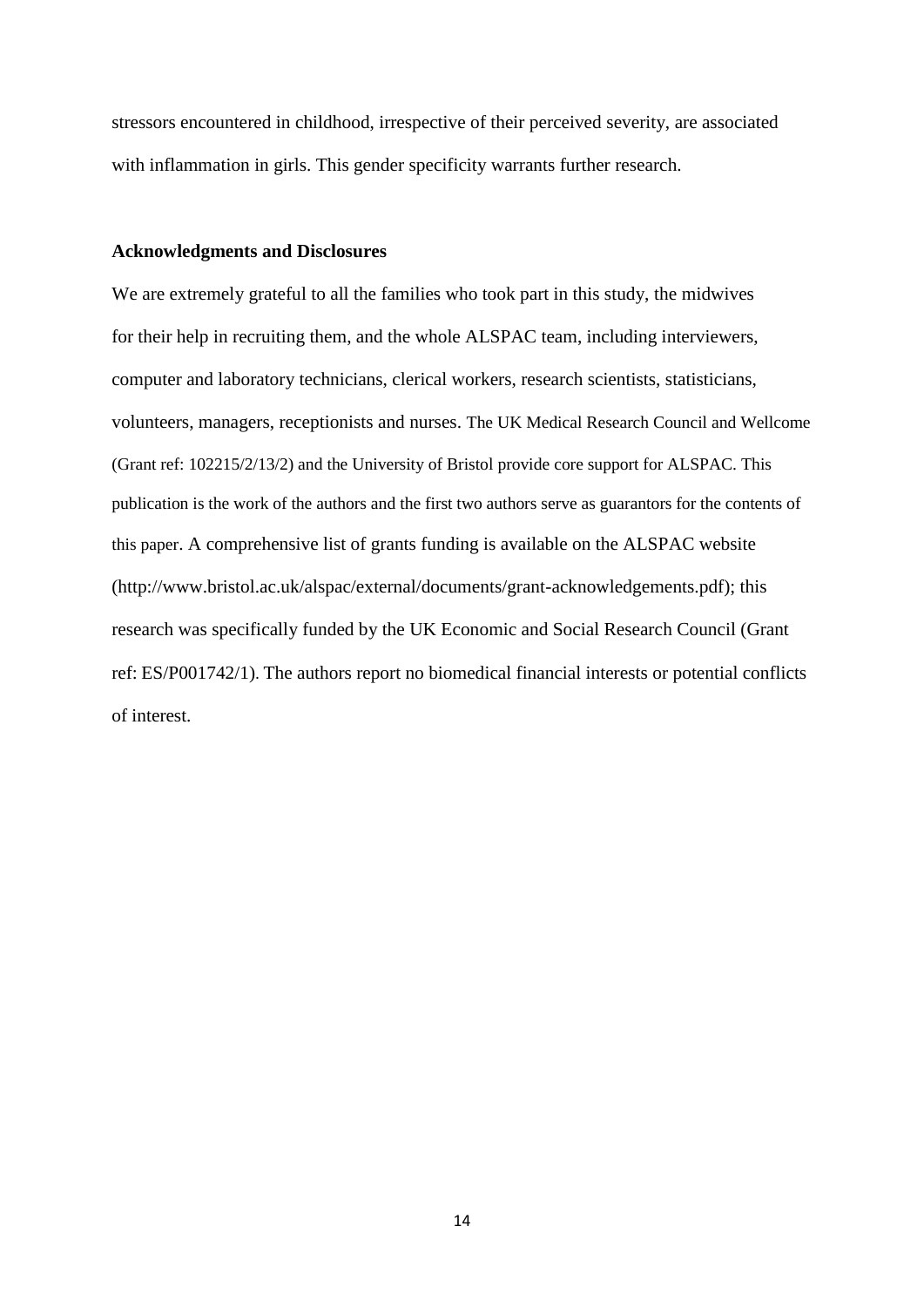# **References**

- **Baldwin JR, Arseneault L, Caspi A, Fisher HL, Moffitt TE, Odgers CL, Pariante C, Ambler A, Dove R,Kepa A** (2018). Childhood victimization and inflammation in young adulthood: A genetically sensitive cohort study. *Brain, behavior, and immunity,* **67,** 211-217.
- **Bale TL, Baram TZ, Brown AS, Goldstein JM, Insel TR, Mccarthy MM, Nemeroff CB, Reyes TM, Simerly RB,Susser ES** (2010). Early life programming and neurodevelopmental disorders. *Biological psychiatry,* **68,** 314-319.
- **Barnett BE, Hanna B,Parker G** (1983). Life event scales for obstetric groups. *J Psychosom Res,* **27,** 313-20.
- **Baumeister D, Akhtar R, Ciufolini S, Pariante CM,Mondelli V** (2016). Childhood trauma and adulthood inflammation: a meta-analysis of peripheral C-reactive protein, interleukin-6 and tumour necrosis factor-α. *Molecular Psychiatry,* **21,** 642.
- **Bourke CH, Harrell CS,Neigh GN** (2012). Stress-induced sex differences: adaptations mediated by the glucocorticoid receptor. *Hormones and behavior,* **62,** 210-218.
- **Boyd A, Golding J, Macleod J, Lawlor DA, Fraser A, Henderson J, Molloy L, Ness A, Ring S,Davey Smith G** (2013). Cohort Profile: the 'children of the 90s'--the index offspring of the Avon Longitudinal Study of Parents and Children. *Int J Epidemiol,* **42,** 111-27.
- **Brown GW, Harris TO,Peto J** (1973). Life Events and Psychiatric-Disorders .2. Nature of Causal Link. *Psychological Medicine,* **3,** 159-176.
- **Brown GW, Sklair F, Harris TO,Birley JLT** (2009). Life-events and psychiatric disorders1 Part 1: some methodological issues. *Psychological Medicine,* **3,** 74.
- **Castell JV, Gómez‐Lechón MJ, David M, Fabra R, Trullenque R,Heinrich PC** (1990). Acute‐phase response of human hepatocytes: regulation of acute‐phase protein synthesis by interleukin‐ 6. *Hepatology,* **12,** 1179-1186.
- **Danese A, Caspi A, Williams B, Ambler A, Sugden K, Mika J, Werts H, Freeman J, Pariante C,Moffitt T** (2011). Biological embedding of stress through inflammation processes in childhood. *Molecular Psychiatry,* **16,** 244.
- **Derry HM, Padin AC, Kuo JL, Hughes S,Kiecolt-Glaser JK** (2015). Sex differences in depression: does inflammation play a role? *Current psychiatry reports,* **17,** 78.
- **Dohrenwend BP** (2006). Inventorying stressful life events as risk factors for psychopathology: Toward resolution of the problem of intracategory variability. *Psychological Bulletin,* **132,** 477.
- **Dorrington S, Zammit S, Asher L, Evans J, Heron J,Lewis G** (2014). Perinatal maternal life events and psychotic experiences in children at twelve years in a birth cohort study. *Schizophrenia Research,* **152,** 158-163.
- **Fraser A, Macdonald-Wallis C, Tilling K, Boyd A, Golding J, Smith GD, Henderson J, Macleod J, Molloy L, Ness A, Ring S, Nelson SM,Lawlor DA** (2013). Cohort Profile: The Avon Longitudinal Study of Parents and Children: ALSPAC mothers cohort. *International Journal of Epidemiology,* **42,** 97-110.
- **Honnor MJ, Zubrick SR,Stanley FJ** (1994). The role of life events in different categories of preterm birth in a group of women with previous poor pregnancy outcome. *Eur J Epidemiol,* **10,** 181- 8.
- **Hostinar CE, Nusslock R,Miller GE** (2018). Future directions in the study of early-life stress and physical and emotional health: implications of the neuroimmune network hypothesis. *Journal of Clinical Child & Adolescent Psychology,* **47,** 142-156.
- **JäRvisalo MJ, Harmoinen A, Hakanen M, Paakkunainen U, Viikari J, Hartiala J, LehtimäKi T, Simell O,Raitakari OT** (2002). Elevated serum C-reactive protein levels and early arterial changes in healthy children. *Arteriosclerosis, thrombosis, and vascular biology,* **22,** 1323-1328.
- **Jensen SK, Berens AE,Nelson 3rd CA** (2017). Effects of poverty on interacting biological systems underlying child development. *The Lancet Child & Adolescent Health*.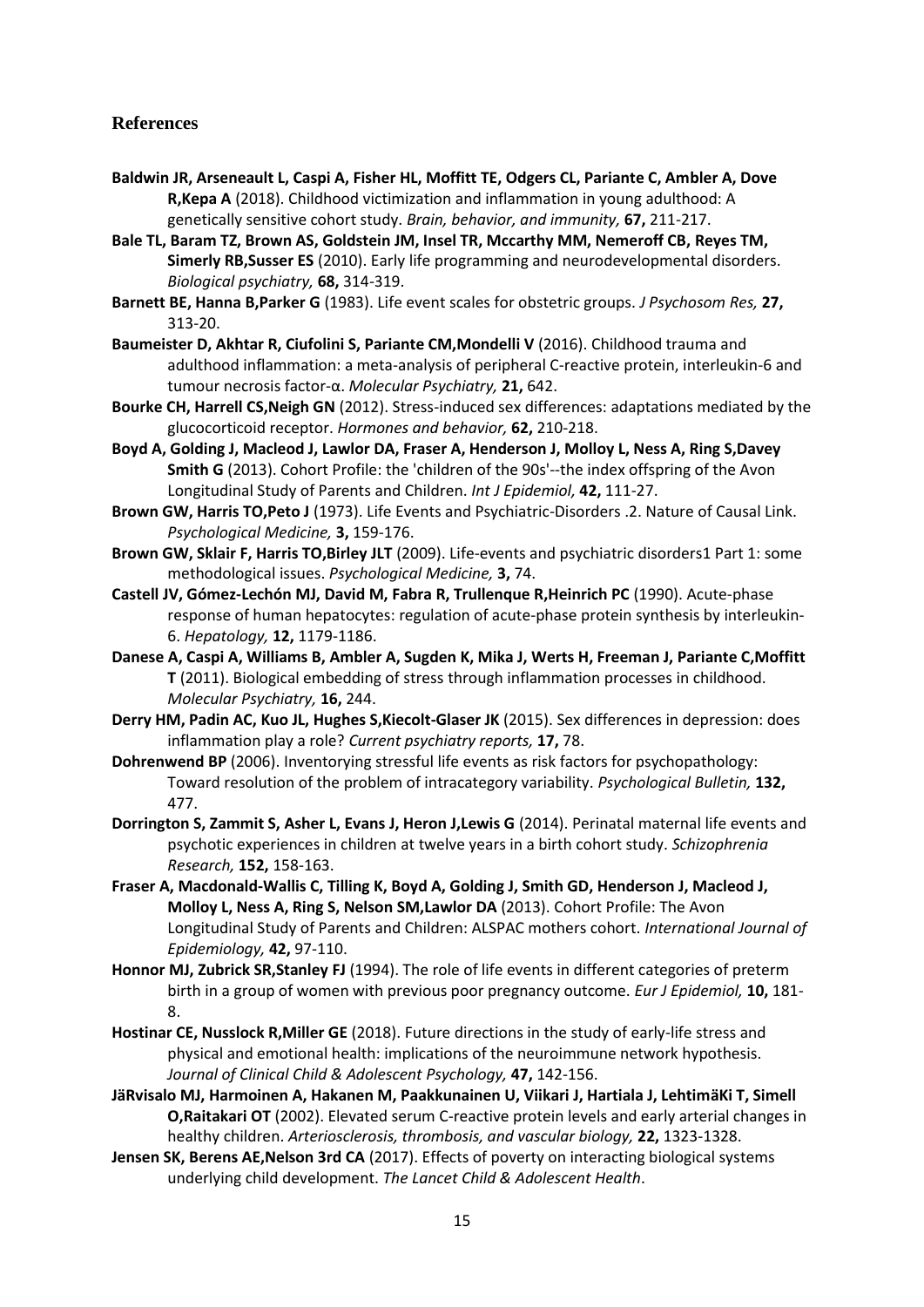- **Kerr R, Stirling D,Ludlam CA** (2001). Interleukin 6 and haemostasis. *British journal of haematology,* **115,** 3-12.
- **Kuhlman KR, Horn SR, Chiang JJ,Bower JE** (2019). Early life adversity exposure and circulating markers of inflammation in children and adolescents: A systematic review and metaanalysis. *Brain, behavior, and immunity*.
- **Levine M, Cole S, Weir D,Crimmins E** (2015). Childhood and later life stressors and increased inflammatory gene expression at older ages. *Social science & medicine,* **130,** 16-22.
- **Lobstein T, Baur L,Uauy R** (2004). Obesity in children and young people: a crisis in public health. *Obesity reviews,* **5,** 4-85.
- **Lockwood KG, Marsland AL, Cohen S,Gianaros PJ** (2016). Sex differences in the association between stressor-evoked interleukin-6 reactivity and C-reactive protein. *Brain, behavior, and immunity,* **58,** 173-180.
- **Munafò MR, Tilling K, Taylor AE, Evans DM,Davey Smith G** (2017). Collider scope: when selection bias can substantially influence observed associations. *International Journal of Epidemiology,* **47,** 226-235.
- **Nusslock R,Miller GE** (2016). Early-life adversity and physical and emotional health across the lifespan: a neuroimmune network hypothesis. *Biological psychiatry,* **80,** 23-32.
- **Park CL** (2010). Making sense of the meaning literature: an integrative review of meaning making and its effects on adjustment to stressful life events. *Psychological Bulletin,* **136,** 257.
- **Plant D, Pawlby S, Sharp D, Zunszain P,Pariante C** (2016). Prenatal maternal depression is associated with offspring inflammation at 25 years: a prospective longitudinal cohort study. *Translational psychiatry,* **6,** e936.
- **Plant DT, Jones FW, Pariante CM,Pawlby S** (2017). Association between maternal childhood trauma and offspring childhood psychopathology: mediation analysis from the ALSPAC cohort. *The British Journal of Psychiatry,* **211,** 144-150.
- **Plant DT, Pariante CM, Sharp D,Pawlby S** (2015). Maternal depression during pregnancy and offspring depression in adulthood: role of child maltreatment. *The British Journal of Psychiatry,* **207,** 213-220.
- **Slopen N, Koenen KC,Kubzansky LD** (2012). Childhood adversity and immune and inflammatory biomarkers associated with cardiovascular risk in youth: a systematic review. *Brain, behavior, and immunity,* **26,** 239-250.
- **Slopen N, Kubzansky LD, Mclaughlin KA,Koenen KC** (2013). Childhood adversity and inflammatory processes in youth: a prospective study. *Psychoneuroendocrinology,* **38,** 188-200.
- **Slopen N, Loucks EB, Appleton AA, Kawachi I, Kubzansky LD, Non AL, Buka S,Gilman SE** (2015). Early origins of inflammation: An examination of prenatal and childhood social adversity in a prospective cohort study. *Psychoneuroendocrinology,* **51,** 403-413.
- Statacorp 2017. Stata Statistical Software: Release 15. College Station, TX: StataCorp LLC.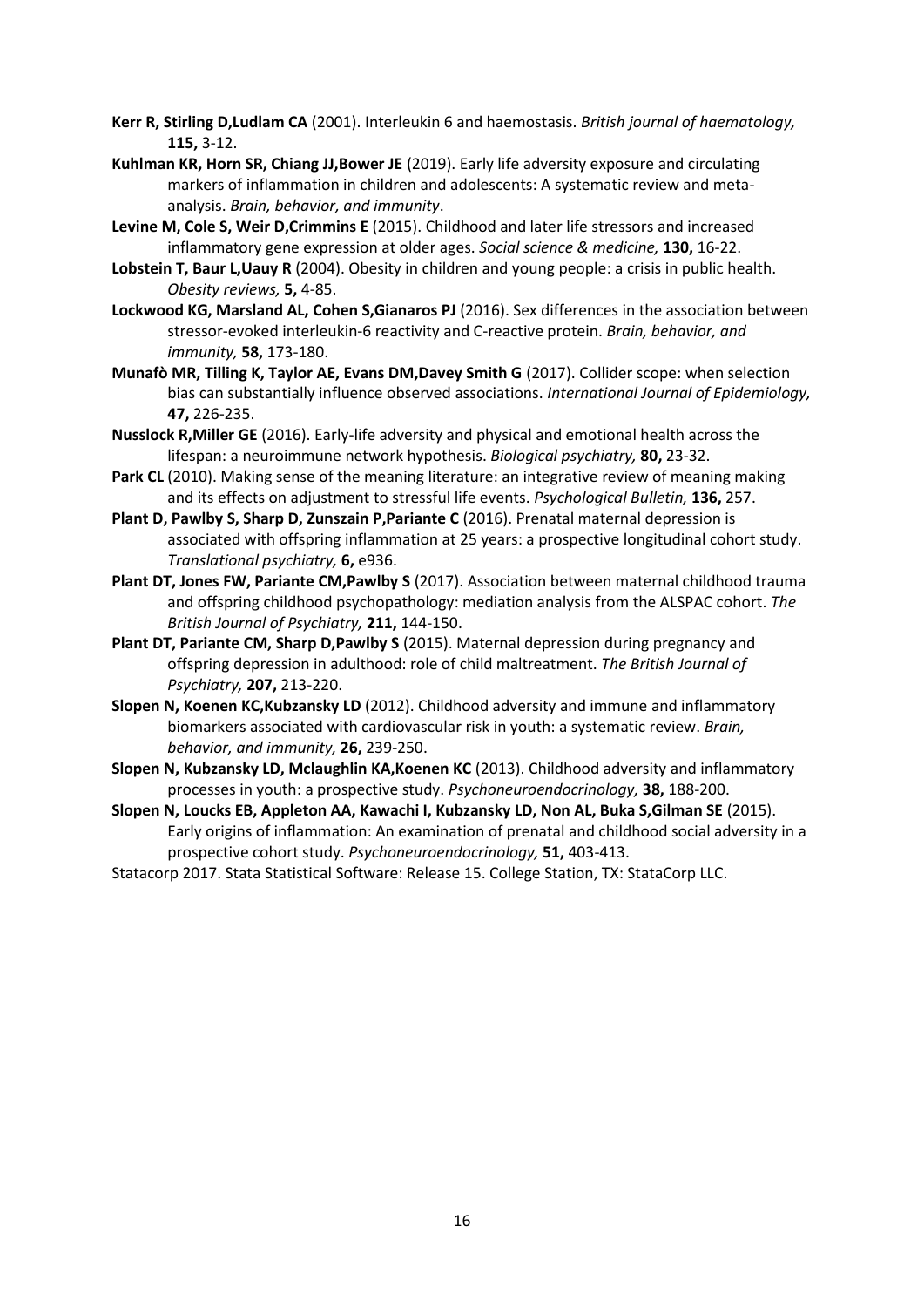| Table 1. Descriptive statistics of study variables by gender in the analytic sample $(n=3,915)$ , complete cases |             |            |                                    |                      |            |                                 |                                      |                    |  |  |  |  |
|------------------------------------------------------------------------------------------------------------------|-------------|------------|------------------------------------|----------------------|------------|---------------------------------|--------------------------------------|--------------------|--|--|--|--|
| Continuous variables                                                                                             |             |            |                                    |                      |            |                                 |                                      |                    |  |  |  |  |
|                                                                                                                  |             |            | Females $(n=1,885)$                |                      |            | <b>Males</b> (2,030)            | <b>Kruskal-Wallis</b><br><b>Test</b> | <b>Median test</b> |  |  |  |  |
|                                                                                                                  | $\mathbf n$ | M(SD)      | Mode<br>[Median]<br>(Range)        | M(SD)<br>$\mathbf n$ |            | <b>Mode</b> [Median]<br>(Range) | $\chi^2$                             | $\chi^2$           |  |  |  |  |
| Number of<br>ALE, 18 weeks<br>pregnancy                                                                          | 1,885       | 3.51(2.42) | $2[3](0-16)$                       | 2,030                | 3.44(2.43) | $2[3](0-15)$                    | 1.18                                 | $0.04*$            |  |  |  |  |
| Number of<br>ALE, 18<br>months                                                                                   | 1,782       | 0.88(1.07) | $0$ [1] $(0-14)$                   | 1,929                | 0.92(1.04) | $0[1](0-6)$                     | 2.52                                 | $5.27*$            |  |  |  |  |
| Number of<br>ALE, 30<br>months                                                                                   | 1,700       | 1.32(1.24) | $1[1](0-8)$                        | 1,854                | 1.33(1.27) | $0[1](0-14)$                    | 0.00                                 | 1.57               |  |  |  |  |
| Number of<br>ALE, 42<br>months                                                                                   | 1,706       | 1.55(1.22) | $1$ [1] (0-12)                     | 1,868                | 1.56(1.23) | $1[1](0-7)$                     | 0.05                                 | 0.16               |  |  |  |  |
| Number of<br>ALE, 57<br>months                                                                                   | 1,668       | 1.74(1.08) | $1[1](0-7)$                        | 1,825                | 1.81(1.12) | $2[2](0-6)$                     | 3.47                                 | $4.71*$            |  |  |  |  |
| Number of<br>ALE, 69<br>months                                                                                   | 1,611       | 1.31(1.22) | $1\left[1\right]\left(0-10\right)$ | 1,769                | 1.29(1.12) | $1[1](0-7)$                     | 0.13                                 | 1.13               |  |  |  |  |
| Number of<br>ALE, 81<br>months                                                                                   | 1,701       | 1.27(1.11) | $1[1](0-9)$                        | 1,847                | 1.22(1.11) | $0[1](0-9)$                     | 1.58                                 | 2.85               |  |  |  |  |
| Number of<br>ALE, 103<br>months                                                                                  | 1,617       | 1.15(1.16) | $1\left[1\right]\left(0-9\right)$  | 1,728                | 1.07(1.10) | $1[1](0-7)$                     | 2.42                                 | 1.31               |  |  |  |  |
| Number<br>(weighted by<br>impact) of<br>ALE, 18 weeks<br>pregnancy                                               | 1,885       | 8.00(7.04) | $4[6](0-51)$                       | 2,030                | 7.62(6.76) | $4[6](0-46)$                    | 3.02                                 | 1.65               |  |  |  |  |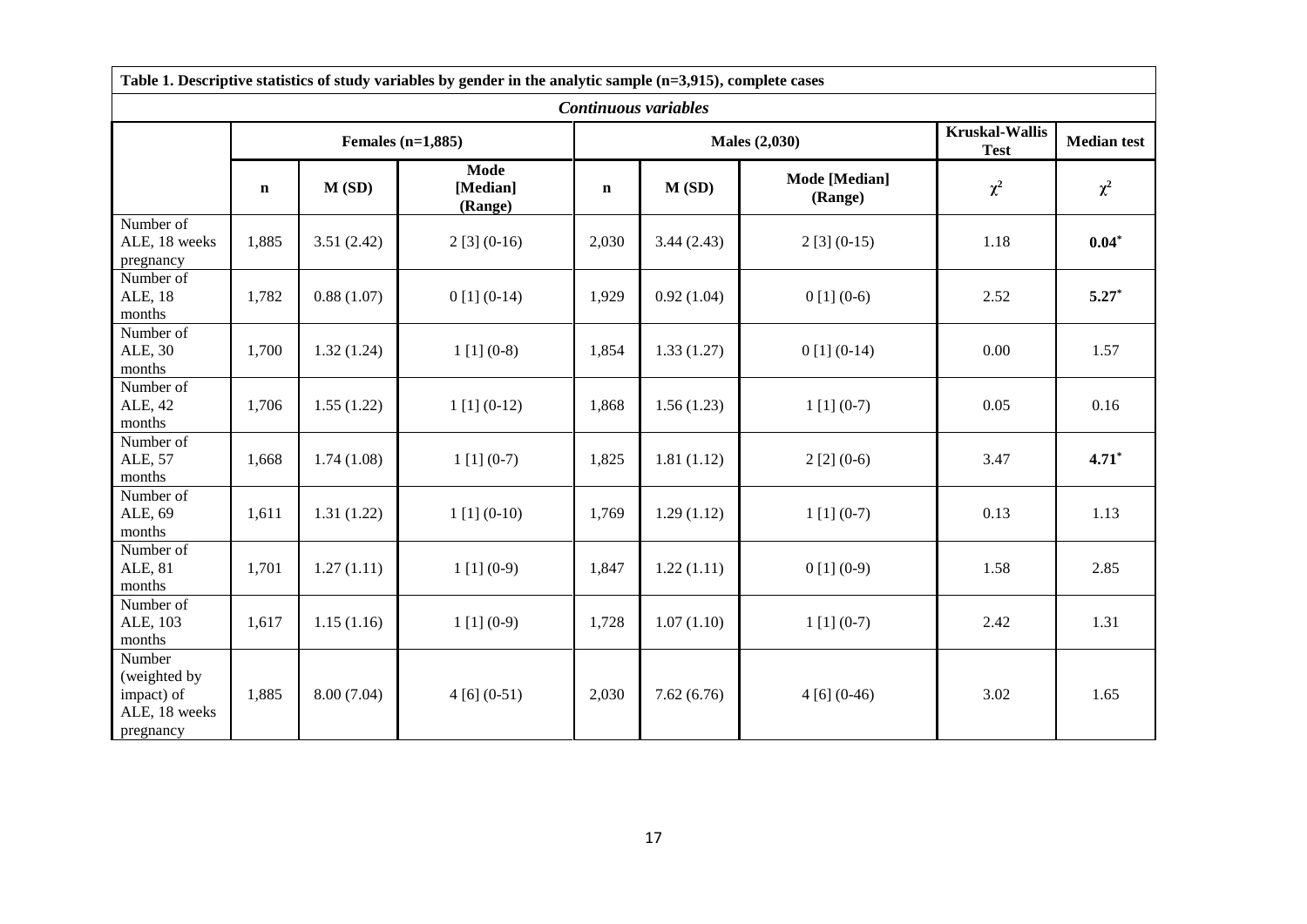| Number<br>(weighted by<br>impact) of<br>ALE, 18<br>months      | 1,782 | 1.45(2.24) | $0[1](0-50)$                 | 1,929                               | 1.50(1.93)                 | $0[1](0-12)$                   | 1.80        | 2.67        |
|----------------------------------------------------------------|-------|------------|------------------------------|-------------------------------------|----------------------------|--------------------------------|-------------|-------------|
| Number<br>(weighted by<br>impact) of<br>ALE, 30<br>$\,$ months | 1,700 | 2.21(2.43) | $0[2](0-24)$                 | 1,854                               | 2.26(2.76)                 | $0[2](0-56)$                   | $-0.00$     | 1.40        |
| Number<br>(weighted by<br>impact) of<br>ALE, 42<br>months      | 1,706 | 2.53(2.42) | $1[2](0-18)$                 | 1,868                               | 2.52(2.40)                 | $1[2](0-16)$                   | 0.03        | 0.05        |
| Number<br>(weighted by<br>impact) of<br>ALE, 57<br>months      | 1,667 | 2.52(2.59) | $0[2](0-25)$                 | 1,824                               | 2.56(2.59)                 | $1[2](0-16)$                   | 0.43        | 1.24        |
| Number<br>(weighted by<br>impact) of<br>ALE, 69<br>months      | 1,611 | 2.24(2.54) | $0[1](0-24)$                 | 1,769                               | 2.10(2.21)                 | $0[2](0-16)$                   | 0.33        | 0.04        |
| Number<br>(weighted by<br>impact) of<br>ALE, 81<br>months      | 1,610 | 1.92(2.40) | $0[1](0-21)$                 | 1,759<br>1.68(2.27)<br>$0[1](0-18)$ |                            |                                | $8.53***$   | $9.35***$   |
| Number<br>(weighted by<br>impact) of<br>ALE, 103<br>months     | 1,617 | 2.44(2.74) | $0[2](0-31)$                 | 1,728                               | $0[2](0-26)$<br>2.22(2.65) |                                | $5.66*$     | $5.47*$     |
| $IL-6$                                                         | 1,885 | 1.28(1.44) | $0.43$ [0.88] $(0.01-13.90)$ | 2,030                               | 1.11(1.48)                 | $0.51$ [0.68] $(0.01 - 20.05)$ | $83.10**$   | $66.77**$   |
| CRP                                                            | 1,885 | 0.70(1.92) | $0.11$ [0.26] $(0.01-41.04)$ | 2,030                               | 0.52(1.80)                 | $0.08$ [0.16] $(0.01-45.17)$   | $195.11***$ | $165.96***$ |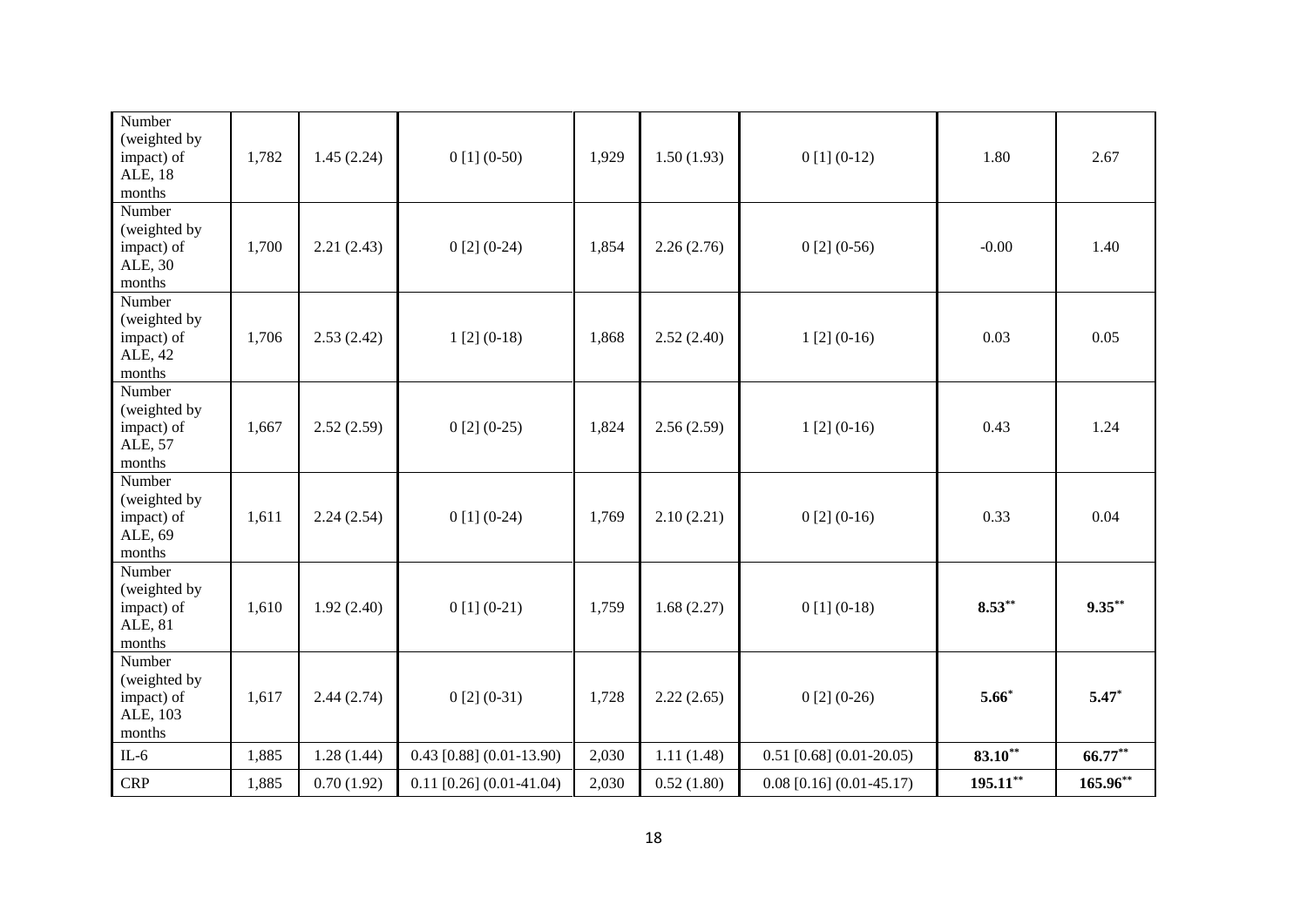| BMI                   | 1,857 | 17.81(2.87)   | 16 [17.24] (12.64-34.25) | 2,013       | 17.32(2.55)   | 16 [16.73] (12.46-29.49) | $28.50**$ | $28.51***$ |  |  |  |
|-----------------------|-------|---------------|--------------------------|-------------|---------------|--------------------------|-----------|------------|--|--|--|
| Maternal<br>education | 1,782 | 3.36(1.15)    | $3[3](1-5)$              | .992        | 3.32(1.17)    | $3[3](1-5)$              | 0.75      | 0.63       |  |  |  |
| Categorical variables |       |               |                          |             |               |                          |           |            |  |  |  |
|                       |       |               |                          |             |               |                          |           |            |  |  |  |
|                       | n     | $\frac{0}{0}$ |                          | $\mathbf n$ | $\frac{6}{9}$ |                          |           |            |  |  |  |
| Non-white             | ,824  | 3.84          | -----                    | .,957       | 4.09          | ----                     | 0.01      | 0.15       |  |  |  |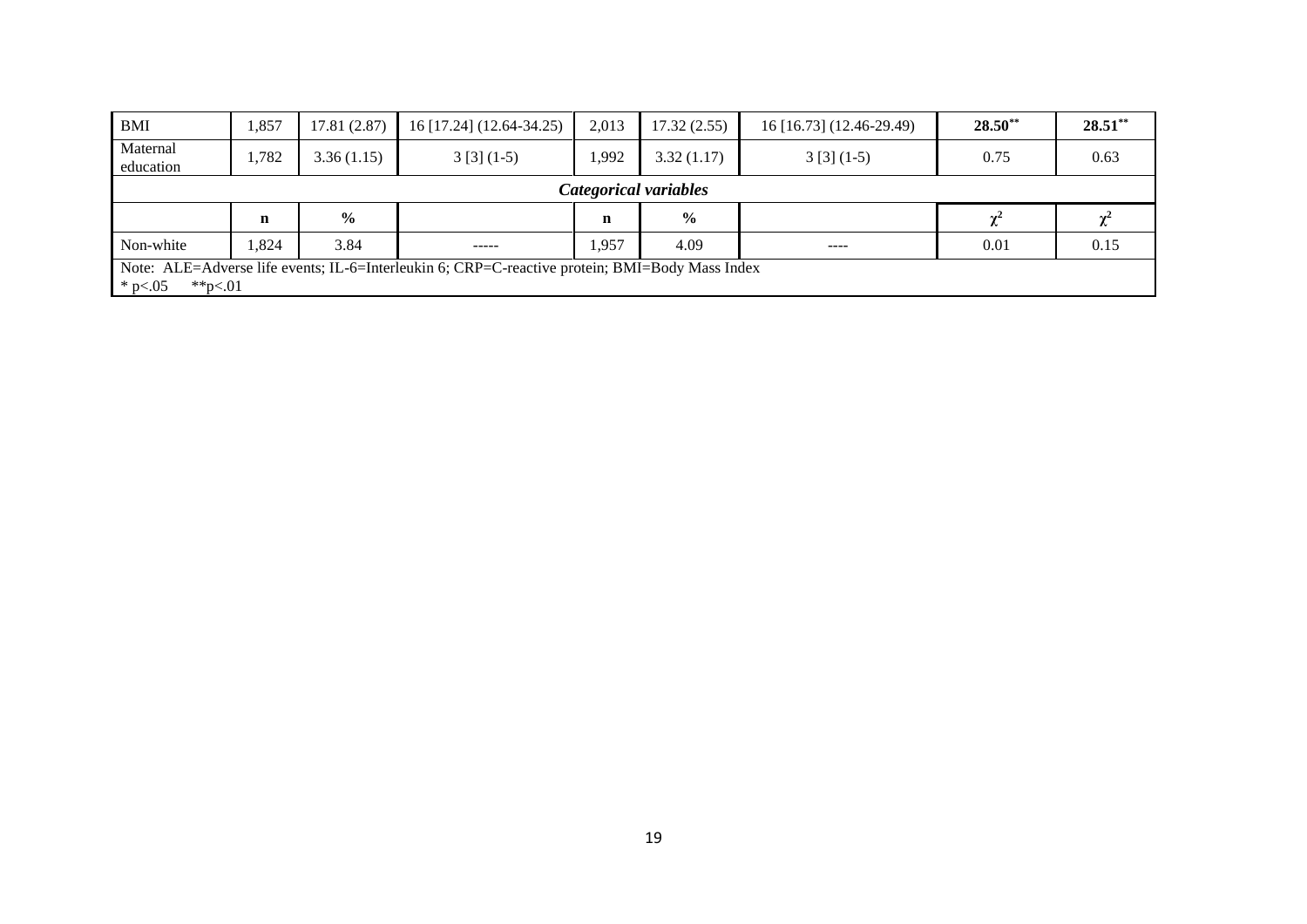| Table 2. Associations between prenatal and childhood (0-9 years) exposures to adverse life events and inflammation at age 9 |                             |      |                               |      |                                    |            |                                                                                                                         |      |                               |      |                                    |      |  |  |
|-----------------------------------------------------------------------------------------------------------------------------|-----------------------------|------|-------------------------------|------|------------------------------------|------------|-------------------------------------------------------------------------------------------------------------------------|------|-------------------------------|------|------------------------------------|------|--|--|
|                                                                                                                             |                             |      | $IL-61$                       |      |                                    |            | CRP <sup>1</sup>                                                                                                        |      |                               |      |                                    |      |  |  |
|                                                                                                                             | <b>Males</b><br>$(n=2,030)$ |      | <b>Females</b><br>$(n=1,885)$ |      | <b>Total Sample</b><br>$(n=3,915)$ |            | <b>Males</b><br>$(n=2,030)$                                                                                             |      | <b>Females</b><br>$(n=1,885)$ |      | <b>Total Sample</b><br>$(n=3,915)$ |      |  |  |
|                                                                                                                             | Coef.                       | SE   | Coef.                         | SE   | Coef.                              | SE         | Coef.                                                                                                                   | SE   | Coef.                         | SE   | Coef.                              | SE   |  |  |
| Model 1: Number of adverse life events (ALE) at 18 weeks pregnancy and intercept and slope of number of ALE in childhood    |                             |      |                               |      |                                    |            |                                                                                                                         |      |                               |      |                                    |      |  |  |
| Unadjusted                                                                                                                  |                             |      |                               |      |                                    |            |                                                                                                                         |      |                               |      |                                    |      |  |  |
| ALE slope                                                                                                                   | 0.29                        | 1.23 | $2.11***$                     | 0.55 | $1.64***$                          | 0.54       | $-0.50$                                                                                                                 | 1.58 | 1.68                          | 0.75 | 1.25                               | 0.72 |  |  |
| ALE intercept                                                                                                               | 0.00                        | 0.07 | $0.13*$                       | 0.05 | $0.08*$                            | 0.04       | $-0.09$                                                                                                                 | 0.09 | 0.11                          | 0.07 | 0.02                               | 0.05 |  |  |
| ALE pregnancy                                                                                                               | 0.00                        | 0.00 | 0.01                          | 0.00 | 0.01                               | 0.00       | $-0.01$                                                                                                                 | 0.01 | $-0.00$                       | 0.01 | $-0.00$                            | 0.00 |  |  |
| ALE slope * ALE<br>pregnancy                                                                                                | $0 - .00$                   | 0.46 | 0.00                          | 0.20 | 0.08                               | 0.20       | $-0.41$                                                                                                                 | 0.59 | 0.12                          | 0.27 | 0.08                               | 0.26 |  |  |
| ALE intercept *<br>ALE pregnancy                                                                                            | $-0.01$                     | 0.02 | 0.01                          | 0.01 | 0.00                               | 0.01       | $-0.04$                                                                                                                 | 0.03 | $0.05*$                       | 0.02 | 0.01                               | 0.01 |  |  |
| Fully adjusted                                                                                                              |                             |      |                               |      |                                    |            |                                                                                                                         |      |                               |      |                                    |      |  |  |
| ALE slope                                                                                                                   | $-0.05$                     | 1.20 | $1.67**$                      | 0.53 | $1.09*$                            | 0.52       | $-1.25$                                                                                                                 | 1.45 | 0.58                          | 0.68 | $-0.07$                            | 0.64 |  |  |
| ALE intercept                                                                                                               | 0.00                        | 0.06 | $0.12*$                       | 0.05 | $0.07*$                            | 0.03       | $-0.13$                                                                                                                 | 0.08 | 0.08                          | 0.06 | $-0.01$                            | 0.04 |  |  |
| ALE pregnancy                                                                                                               | 0.00                        | 0.00 | $0.01\,$                      | 0.00 | 0.00                               | 0.00       | $-0.01$                                                                                                                 | 0.00 | $-0.00$                       | 0.01 | $-0.01$                            | 0.00 |  |  |
| ALE slope * ALE<br>pregnancy                                                                                                | 0.11                        | 0.45 | 0.01                          | 0.19 | 0.08                               | 0.19       | $-0.08$                                                                                                                 | 0.54 | 0.13                          | 0.24 | 0.10                               | 0.24 |  |  |
| ALE intercept *<br>ALE pregnancy                                                                                            | $0 - 00$                    | 0.02 | 0.01                          | 0.01 | 0.00                               | 0.01       | $-0.02$                                                                                                                 | 0.02 | $0.05*$                       | 0.02 | 0.01                               | 0.01 |  |  |
|                                                                                                                             |                             |      |                               |      |                                    |            | Model 2: Number of ALE at 18 weeks pregnancy and intercept and slope of (weighted by impact) number of ALE in childhood |      |                               |      |                                    |      |  |  |
|                                                                                                                             |                             |      |                               |      |                                    | Unadjusted |                                                                                                                         |      |                               |      |                                    |      |  |  |
| ALE slope                                                                                                                   | 0.40                        | 0.34 | $0.51***$                     | 0.13 | $0.49**$                           | 0.13       | 0.14                                                                                                                    | 0.44 | 0.31                          | 0.19 | 0.32                               | 0.18 |  |  |
| ALE intercept                                                                                                               | 0.00                        | 0.02 | 0.04                          | 0.02 | 0.02                               | 0.02       | $-0.04$                                                                                                                 | 0.03 | 0.03                          | 0.04 | $-0.00$                            | 0.02 |  |  |
| ALE pregnancy                                                                                                               | 0.00                        | 0.00 | 0.01                          | 0.00 | 0.00                               | 0.00       | $-0.01$                                                                                                                 | 0.01 | $-0.00$                       | 0.01 | $-0.00$                            | 0.00 |  |  |
| ALE slope * ALE<br>pregnancy                                                                                                | 0.01                        | 0.13 | 0.02                          | 0.04 | 0.02                               | 0.05       | $-0.02$                                                                                                                 | 0.16 | 0.09                          | 0.06 | 0.07                               | 0.06 |  |  |
| ALE intercept *<br>ALE pregnancy                                                                                            | $-0.00$                     | 0.00 | 0.00                          | 0.00 | 0.00                               | 0.00       | $-0.01$                                                                                                                 | 0.01 | 0.02                          | 0.01 | 0.00                               | 0.00 |  |  |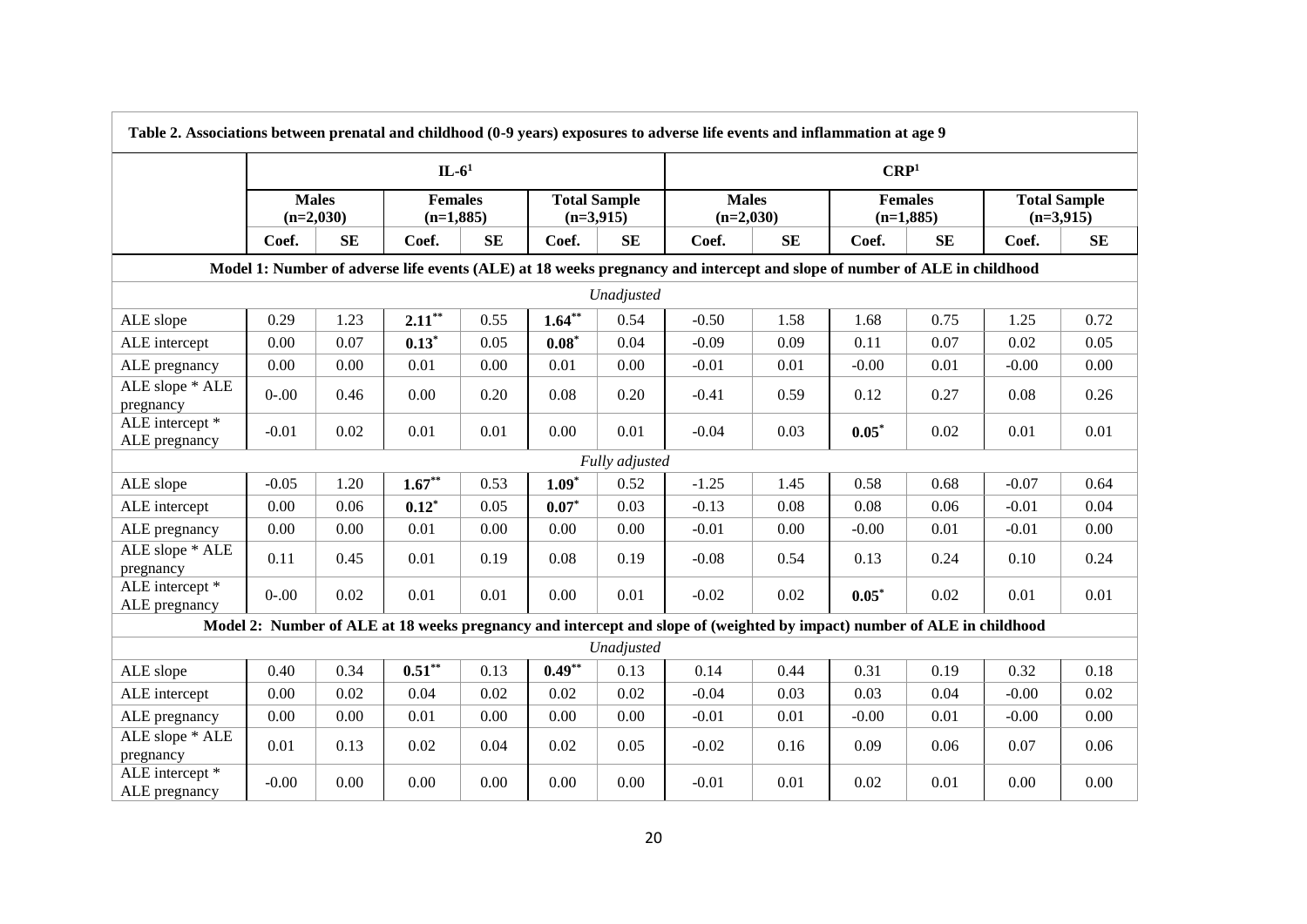| Table 2. Associations between prenatal and childhood (0-9 years) exposures to adverse life events and inflammation at age 9                  |                             |           |                               |      |                                    |                |                             |      |                               |      |                                    |           |  |
|----------------------------------------------------------------------------------------------------------------------------------------------|-----------------------------|-----------|-------------------------------|------|------------------------------------|----------------|-----------------------------|------|-------------------------------|------|------------------------------------|-----------|--|
|                                                                                                                                              |                             |           | $IL-61$                       |      |                                    |                | CRP <sup>1</sup>            |      |                               |      |                                    |           |  |
|                                                                                                                                              | <b>Males</b><br>$(n=2,030)$ |           | <b>Females</b><br>$(n=1,885)$ |      | <b>Total Sample</b><br>$(n=3,915)$ |                | <b>Males</b><br>$(n=2,030)$ |      | <b>Females</b><br>$(n=1,885)$ |      | <b>Total Sample</b><br>$(n=3,915)$ |           |  |
|                                                                                                                                              | Coef.                       | <b>SE</b> | Coef.                         | SE   | Coef.                              | <b>SE</b>      | Coef.                       | SE   | Coef.                         | SE   | Coef.                              | <b>SE</b> |  |
| Fully adjusted                                                                                                                               |                             |           |                               |      |                                    |                |                             |      |                               |      |                                    |           |  |
| ALE slope                                                                                                                                    | 0.18                        | 0.33      | $0.40**$                      | 0.13 | $0.30*$                            | 0.13           | $-0.35$                     | 0.40 | 0.03                          | 0.17 | $-0.013$                           | 0.16      |  |
| ALE intercept                                                                                                                                | $-0.00$                     | 0.02      | 0.04                          | 0.02 | 0.02                               | 0.01           | $-0.05$                     | 0.03 | 0.03                          | 0.03 | $-0.01$                            | 0.02      |  |
| ALE pregnancy                                                                                                                                | 0.00                        | 0.00      | 0.01                          | 0.00 | 0.00                               | 0.00           | $-0.01$                     | 0.00 | $-0.00$                       | 0.01 | $-0.01$                            | 0.00      |  |
| ALE slope * ALE<br>pregnancy                                                                                                                 | 0.04                        | 0.12      | 0.02                          | 0.04 | 0.03                               | 0.04           | 0.04                        | 0.15 | 0.09                          | 0.06 | 0.08                               | 0.05      |  |
| ALE intercept *<br>ALE pregnancy                                                                                                             | $-0.00$                     | 0.00      | 0.00                          | 0.00 | 0.00                               | 0.00           | $-0.00$                     | 0.01 | 0.01                          | 0.01 | 0.00                               | 0.00      |  |
| Model 3: (Weighted by impact) number of ALE at 18 weeks pregnancy and intercept and slope of (weighted by impact) number of ALE in childhood |                             |           |                               |      |                                    |                |                             |      |                               |      |                                    |           |  |
|                                                                                                                                              |                             |           |                               |      |                                    | Unadjusted     |                             |      |                               |      |                                    |           |  |
| ALE slope                                                                                                                                    | 0.37                        | 0.34      | $0.52**$                      | 0.13 | $0.49**$                           | 0.13           | 0.13                        | 0.44 | 0.32                          | 0.19 | 0.32                               | 0.18      |  |
| ALE intercept                                                                                                                                | $-0.00$                     | 0.02      | 0.04                          | 0.02 | 0.01                               | 0.01           | $-0.04$                     | 0.03 | 0.03                          | 0.03 | $-0.01$                            | 0.02      |  |
| ALE pregnancy                                                                                                                                | 0.00                        | 0.00      | 0.00                          | 0.00 | 0.00                               | 0.00           | $-0.00$                     | 0.00 | $-0.00$                       | 0.00 | $-0.00$                            | 0.00      |  |
| ALE slope * ALE<br>pregnancy                                                                                                                 | 0.01                        | 0.04      | 0.00                          | 0.01 | 0.00                               | 0.01           | 0.00                        | 0.05 | 0.03                          | 0.02 | 0.02                               | 0.02      |  |
| ALE intercept *<br>ALE pregnancy                                                                                                             | $-0.00$                     | 0.00      | 0.00                          | 0.00 | 0.00                               | 0.00           | $-0.00$                     | 0.00 | 0.00                          | 0.00 | 0.00                               | 0.00      |  |
|                                                                                                                                              |                             |           |                               |      |                                    | Fully adjusted |                             |      |                               |      |                                    |           |  |
| ALE slope                                                                                                                                    | 0.15                        | 0.34      | $0.41***$                     | 0.13 | $0.29*$                            | 0.13           | $-0.36$                     | 0.40 | 0.03                          | 0.17 | $-0.14$                            | 0.16      |  |
| ALE intercept                                                                                                                                | $-0.00$                     | 0.02      | 0.04                          | 0.02 | 0.02                               | 0.01           | $-0.05$                     | 0.03 | 0.03                          | 0.03 | $-0.01$                            | 0.02      |  |
| ALE pregnancy                                                                                                                                | 0.00                        | 0.00      | 0.00                          | 0.00 | 0.00                               | 0.00           | $-0.00$                     | 0.00 | $-0.00$                       | 0.00 | $-0.00$                            | 0.00      |  |
| ALE slope * ALE<br>pregnancy                                                                                                                 | 0.02                        | 0.04      | 0.00                          | 0.01 | 0.00                               | 0.01           | 0.02                        | 0.05 | 0.03                          | 0.01 | 0.03                               | 0.02      |  |
| ALE intercept *<br>ALE pregnancy                                                                                                             | $-0.00$                     | 0.00      | 0.00                          | 0.00 | 0.00                               | 0.00           | $-0.00$                     | 0.00 | 0.00                          | 0.00 | 0.00                               | 0.00      |  |
| Model 4: (Weighted by impact) number of ALE at 18 weeks pregnancy and intercept and slope of number of ALE in childhood                      |                             |           |                               |      |                                    |                |                             |      |                               |      |                                    |           |  |

 $\Gamma$